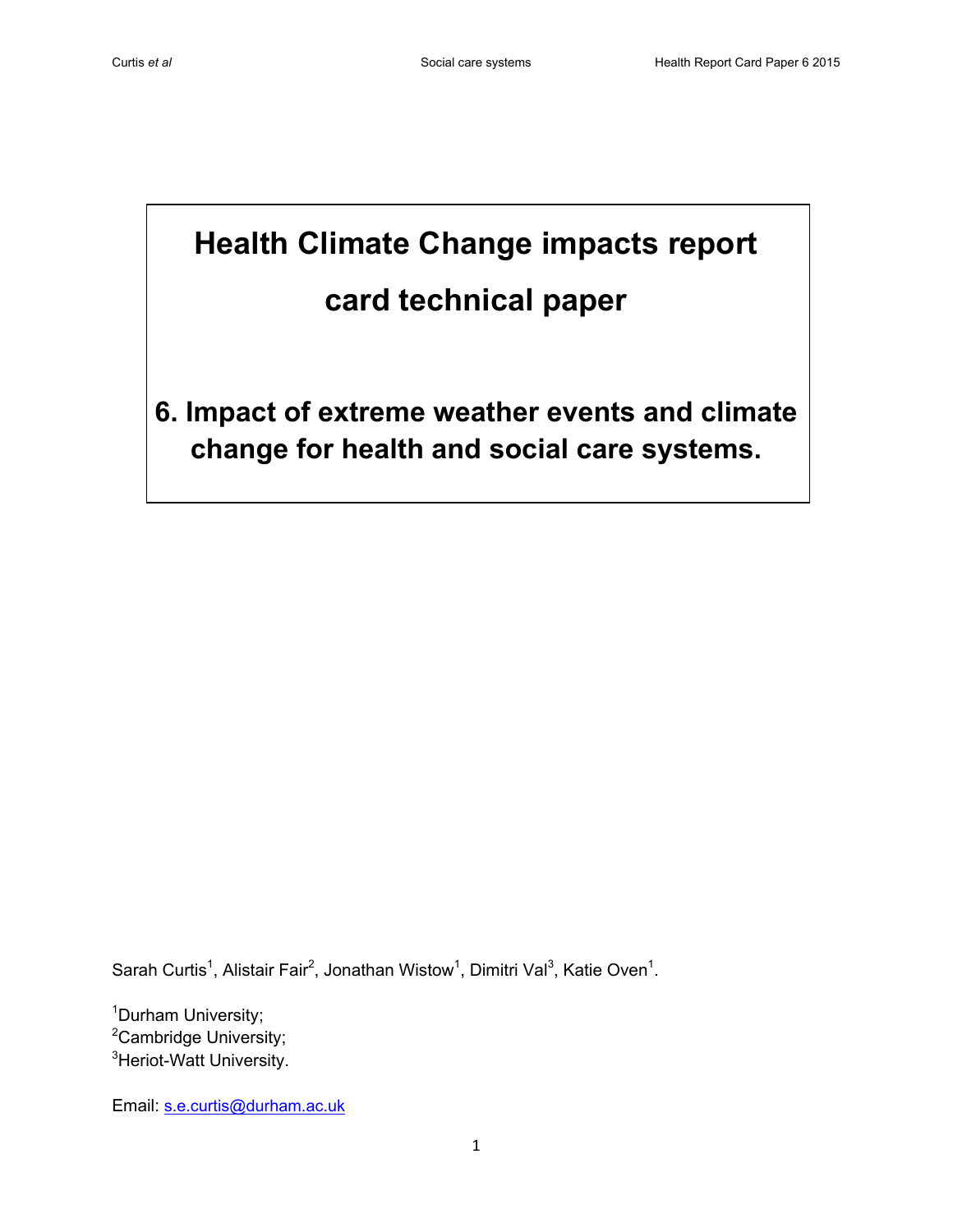# *Key findings*

- **It is challenging to produce reliable information about future risks of extreme weather events for health and social care, particularly at local scale.**
- **Most projection exercises do not include local estimates of future risks and costs, or make allowance for potential effects of adaptation.**
- **impacts of climate change and extreme weather reflect the way that health and social care operates as a 'system of systems' including built infrastructures and also 'social and institutional infrastructures' made up of human resources and practices.**
- **impacts of extreme weather and climate are not only of concern for the emergency services and preparedness and response planning by health and social care providers is also advisable.**
- **Potential adaptation measures vary in terms of sustainability, given requirements for carbon reduction and reduced public sector funding.**
- **A number of low-energy, and relatively low cost options are available to adapt existing buildings including hospitals and design new buildings for improved thermal comfort and operational resilience during heatwaves.**
- **Network flow models have potential to assist the local development of cost effective adaptation strategies for the wider systems of physical infrastructure, of which hospitals are a part.**
- **The literature reports recent developments in surveillance and monitoring systems to support adaptive responses to extreme weather.**
- **Understanding the impacts on health and social care systems of climate change and extreme weather requires co-production of knowledge by diverse stakeholders, and raises issues of equity and inclusivity**

# *Executive summary of the research findings reviewed in this report:*

#### *Impacts of heatwaves (Section 5.1)*

- Heatwaves cause problems with the functionality of hospitals including medical equipment and storage of medicines.
- Heatwaves affect thermal comfort for patients and staff in hospitals.
- Structural design features can affect thermal comfort and functionality of hospitals during heatwaves;
- Hospital admissions for respiratory diseases are observed to increase during heatwaves. Also syndromic surveillance data show increased emergency department and GP activity for some conditions likely to be associated with heatwaves, and ambulance call out rates have been shown to increase during very hot weather.
- It is likely that heatwaves also have adverse consequences for patients being treated for other conditions, including cardiovascular diseases and mental illness, though these may not be reflected in additional demands for health care.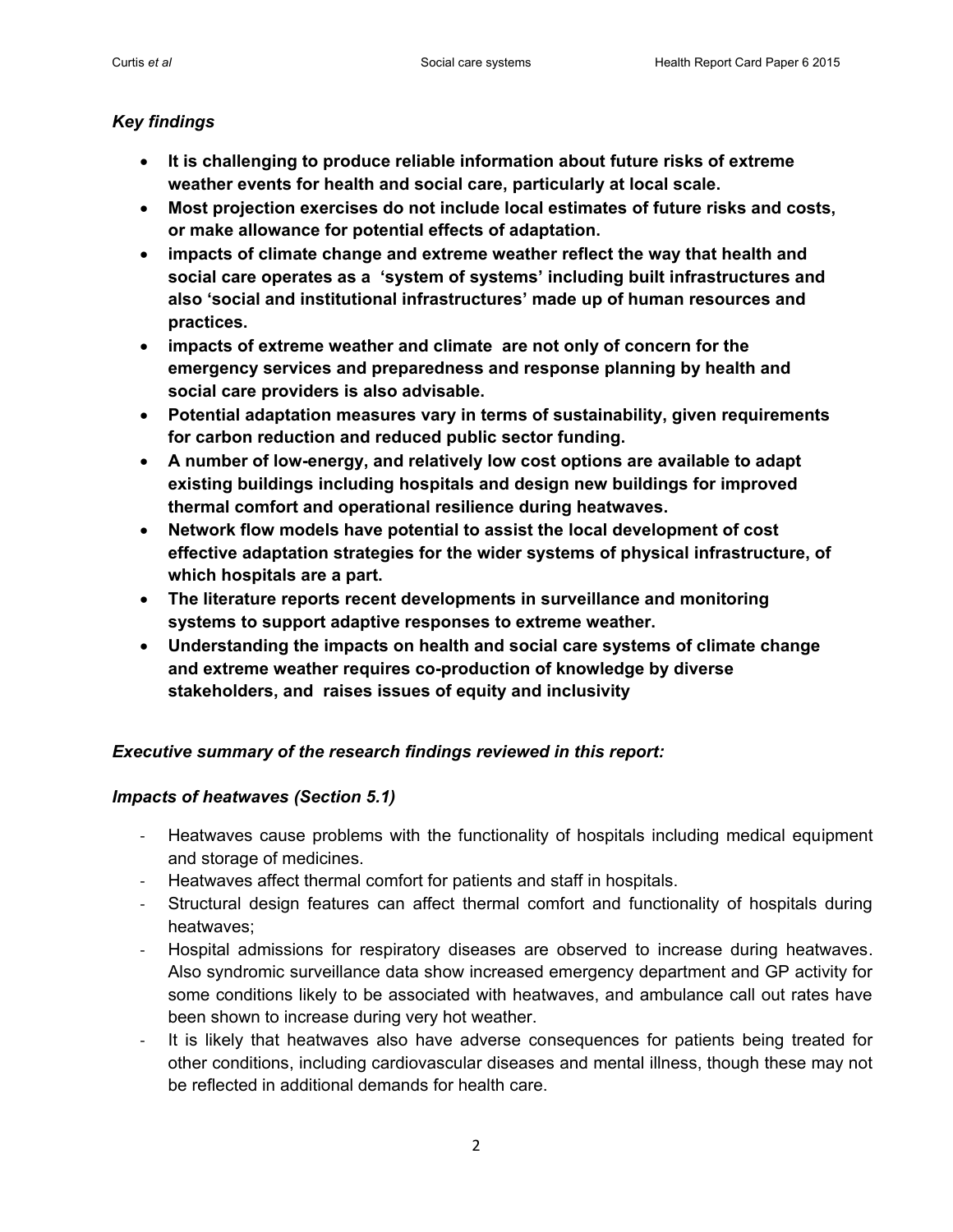- There is relatively little evidence available on impacts of extreme heat in facilities such as care homes though some studies suggest that problems may occur, associated with poorly adapted equipment, structural design and care practices, so more research is needed on the general extent of such problems, especially since mortality risks during heatwaves are particularly high for older people in care homes.
- Impacts of extreme heat on the wider networks of built infrastructure and utilities that support health care systems are not very significant given the levels of extreme temperatures observed to date in the UK.
- Extreme weather plans for the NHS include special measures to be taken when temperatures reach thresholds which vary across the UK.

## *Impacts of coldwaves (section 5.2)*

- Although utility systems such as power supplies are unlikely to be affected during cold conditions observed in the UK, infrastructure networks, particularly transport systems are likely to be disrupted in cold weather, creating difficulties of access for patients needing to use health facilities and for domiciliary care staff in reaching their clients in their homes. Ambulance response times also become longer during very cold weather.
- Impacts on health service activity arising from cold waves have been observed in terms of increased rates of consultation and treatment for respiratory conditions and emergency treatment for injuries resulting from falls in ice and snow, and these risks are most pronounced for older people.
- Hospital admissions due to cardiovascular diseases have not been observed to increase due to coldwaves, although mortality rates from this cause are higher during coldwaves.
- Individual physiological risk factors such as age and pre-existing health problems have been shown to relate to risk of health impacts from coldwaves, but the statistical evidence for socio-economic risk factors affecting coldwave impacts is not very robust.

# *Flooding impacts (Section 5.3)*

- Flood events can interrupt health service delivery and accessibility for local populations and may also disrupt other essential infrastructure on which health services depend.
- 'Direct' impacts on health in the UK due to flooding may particularly relate to mental illness, but although some research is suggestive of these impacts, the statistical evidence from the UK is not very robust and it is not clear how health service activity may be affected.
- Relatively little research exists on how levels of demand for, and use of health services are impacted by flooding.

# *Potential future impacts of extreme weather on health services demand due to mortality and morbidity in the UK (evidence from other countries and scenario models in the UK) (Section 6)*

Research to estimate future impacts of extreme weather events on health services faces several challenges which make forecasting difficult and potentially unreliable. These include: relative imprecision in projections for extreme events; limited consideration of local factors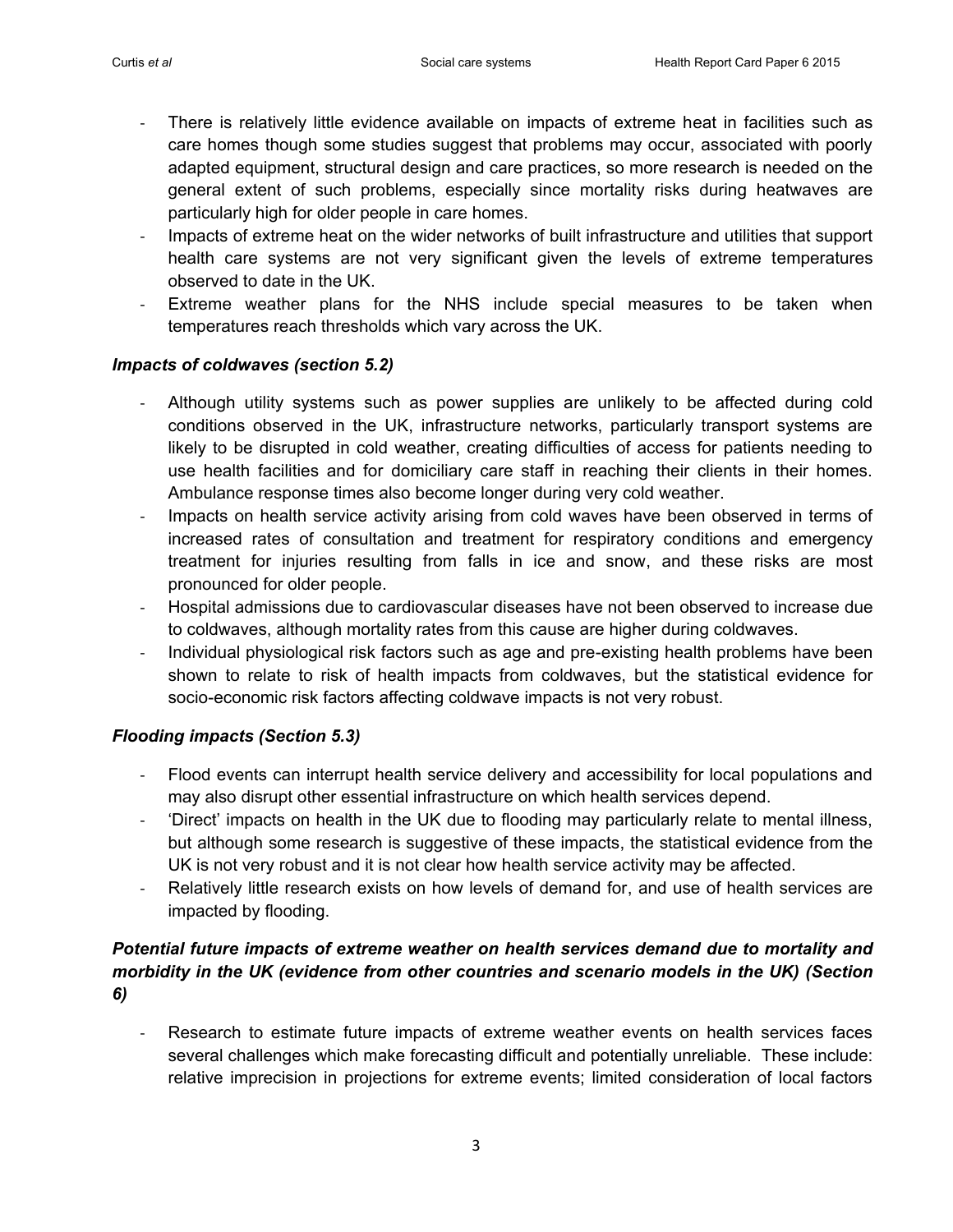such as urban heat island effects; difficulties in anticipating levels of adaptation to extreme events.

- Climate change forecasts suggest that we are likely to experience more heatwaves and that intense rainfall and higher sea levels are likely to lead to more frequent flooding events. Risks of cold waves may reduce in future, although some research suggests that in the immediate future they may continue to occur under conditions of climate change.
- Projections for the UK, as well as studies from other countries suggest we might expect future increases in hospital admissions due to illness associated with high temperatures and high ozone levels.
- There is little evidence available on likely future impacts on health and health care use associated with flooding in the UK.
- We have relatively little evidence regarding the future impacts of climate change on use of primary and ambulatory care.

# *7. Adaptation of infrastructure design and practice for improved preparedness and performance during extreme weather*

- It is recognized internationally that adaptation strategies for climate change are a necessary and important part of health and social care planning (not limited to emergency response agencies).
- These strategies need to be framed within a 'system-of-systems' approach to address the connections between built, social and institutional infrastructures which need to adapt.
- The NHS and Public Health England have begun to operationalise surveillance and warning systems during extreme weather events, designed to improve responses and outcomes.
- Collective adaptation will be necessary and this calls for greater collaboration and cooperation, including partners in the wider social infrastructure as well as among the formal institutional sectors of health and social care.
- Processes of adaptation in health and health care bring into question issues of social inclusion and equity in the collective response to climate change.

# **1. Introduction and Scope**

This report was commissioned by the *Living With Environmental Change* (LWEC) programme. It provides a review of findings from research on the impacts of climate change and extreme weather conditions on physical, institutional and social infrastructures supporting health care of the United Kingdom population.

An assessment of research on health effects of climate change in the UK, produced in 2012 for the Health Protection Agency and the Environment Agency (Hames and Vardoulakis 2012, Vardoulakis and Heaviside 2012), provided a comprehensive review of much of the research published up to that time, particularly from an epidemiological standpoint. We concentrate below on more recent research, and particularly on evidence relating to impacts on health and social care infrastructures in the UK of extreme weather events under conditions of climate change.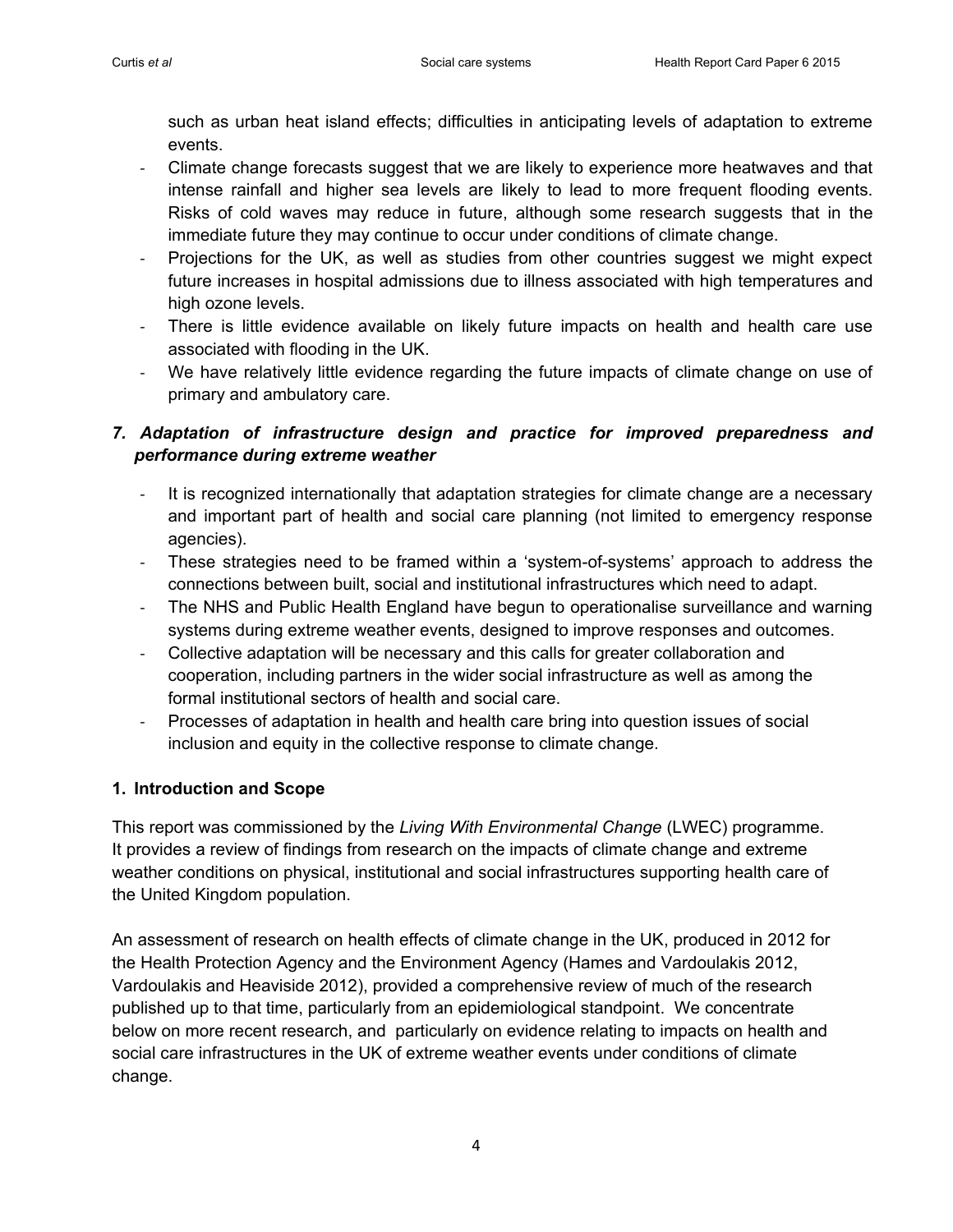*Extreme weather events* considered below include heatwaves, coldwaves and pluvial, fluvial and coastal flooding. Trends in these extreme events associated with climate change are discussed in other reports in this series. Changes to prevailing *average* climatic conditions and the implications for routine health service provision are not reviewed here in detail. However, the literature does include discussion of likely alterations to general prevalence and incidence of various health conditions arising from future climate change, reviewed in other reports in this series.

### **2. Conceptual framework for this report**

This report conceptualizes health care infrastructure as the supporting systems which are important for provision of health care. The World Health Organisation has defined a health system as follows:

*A health system is the sum total of all the organizations, institutions and resources whose primary purpose is to improve health. A health system needs staff, funds, information, supplies, transport, communications and overall guidance and direction. And it needs to provide services that are responsive and financially fair, while treating people decently.* (WHO 2005)

Consistent with this definition and as proposed by other authors (Zaidi and Pelling 2013, Castelli et al. 2011, Landstroem et al. 2011) we consider physical, institutional and social infrastructures as part of a complex system which are important for the sustainability of essential functions for societies such as health care.

We have therefore assessed research on health system impacts of extreme weather on health care in terms of 3 sets of interrelated processes:

- performance during extreme weather of **built infrastructures** which are important for health care delivery (including individual buildings, but also networks of built infrastructure comprising interoperability of facilities, utilities and transport networks on which health facilities depend for their operation);
- performance under extreme weather conditions of **human and social infrastructure** essential for the provision of health care (comprised of human resources and professional and social practices);
- Impacts due to unusual **pressure and type of demand for health care** in the UK population (associated with population health effects of extreme weather events, that are moderated by varying vulnerability of different population groups).

These processes combine to produce impacts to health care in ways that make it important to take a 'whole system' perspective. The risks to health systems associated with extreme weather impacts result from interaction of the *hazards* presented by extreme weather events with the *vulnerabilities* or *resilience* of the system (Oven et al. 2012, Curtis and Oven 2012).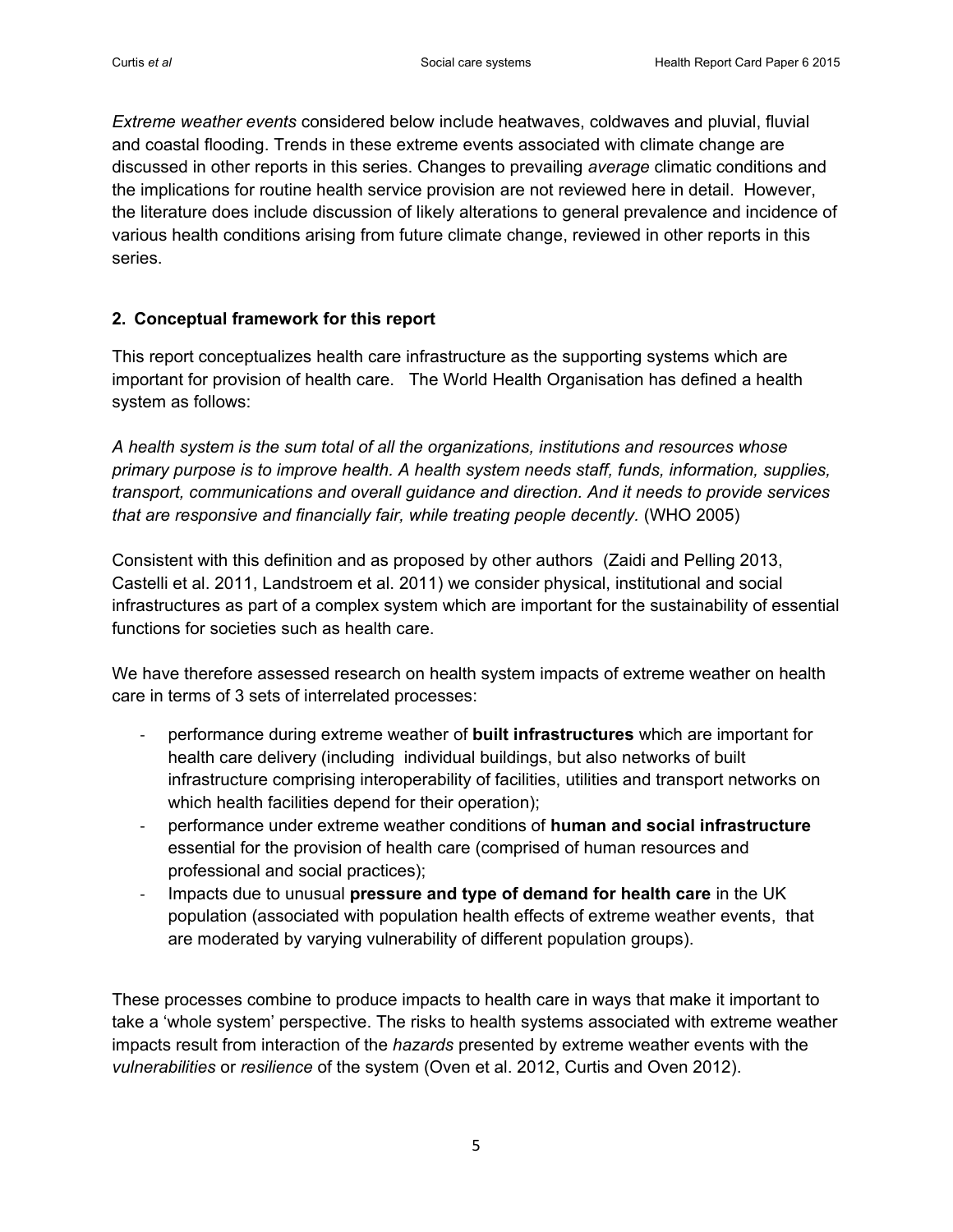In this review we consider evidence regarding the present and projected future impacts of extreme weather on health and social care systems and research which has examined the potential of preparedness and adaptation measures that may enhance resilience.

#### **3. Background to this review: wider evidence on climate and its relationship to health**

This review should be considered in the context of other evidence which is summarised in other reports in this series. To avoid overlap with these, we do not discuss in detail the evidence regarding observed or future weather patterns in the country as a whole, or on the health effects of extreme weather events on population health in general (eg effects on mortality rates). This review focuses on evidence regarding impacts of extreme weather on health and social care systems, which is relevant for local as well as national planning for preparedness and response. Locally relevant information is especially useful for many users of this research, since planning for the health and social care system needs to be appropriate for conditions which are complex and diverse from one area to another.

In addition to climate projections for the country as a whole (reviewed in other reports) research has explored the local variability of present and estimated future projections of risks of extreme weather events. The capacity of the latest weather generator technology has been tested for assessment of extreme temperatures at subnational level in the UK (Oven et al. 2012) and estimates are available showing local variability of risks of flooding (Foresight 2004). More recent updates on local flood risk are also available from the Environment Agency eg (Environment\_Agency 2014) . Methods for assessment of climate hazards within urban areas have also been developed (Gwilliam et al. 2006, Mavrogianni et al. 2011).

Furthermore, population vulnerability and resilience to extreme weather may be locally variable. It depends on physiological vulnerability of members of the population, associated with their preexisting medical status, but also on socio-economic characteristics and local environmental conditions (Mcgregor, Pelling M. and Wolf 2007, Zaidi and Pelling 2013, Landstroem et al. 2011, Lindley et al. 2011). Vulnerability or resilience is also associated with the capacity and readiness of local organizations to work together to support continuity of care during extreme weather (Curtis et al. 2014, Wistow 2013, Child and Rodrigues 2011, Cilliers 2001, Office\_for\_National\_Statistics 2013).

It is also important to note that although they are outside the scope of this review, other changes to the wider environment in which health and social care is provided may be very important for outcomes. These include changes to the organization of health and social care services and the level and manner of funding.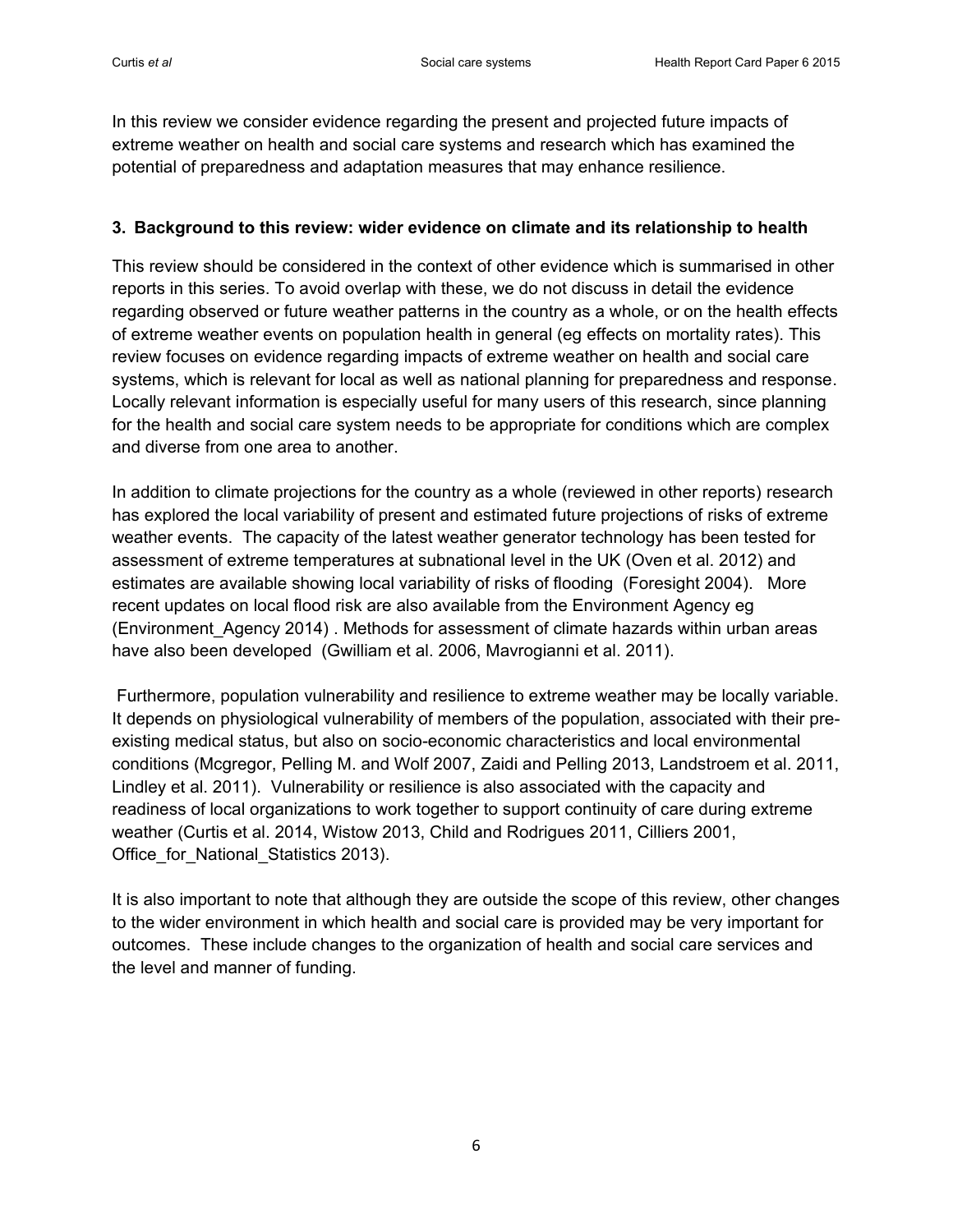#### **4. Review method**

As outlined above, the aim of the review was to provide an assessment of key messages from the literature regarding locally variable impacts of climate changes associated with exposure to extreme weather events, (including temperature extremes and flooding), on health care systems in the UK, both at present and in the future (up to 2050). The review aimed to consider literature on impacts relating to *pressure of demand*, *performance of built infrastructure* and *human resources and practices*. Given this broad ranging aim, and the diversity of different types of sources and disciplines that are represented in the literature, we have not attempted a fully systematic review, as defined in the literature on review methodology (Bambra 2011). This report has been compiled first by drawing upon literature reviews previously prepared for projects supported by the LWEC *Adaptation and Resilience to Climate Change* programme [\(http://www.lwec.org.uk/activities/arcc\)](http://www.lwec.org.uk/activities/arcc) and by ESRC and EUFP7 (see acknowledgements). A number of key reviews and assessments produced recently for government agencies were also considered (Defra 2012, DEFRA 2013, Department of Health 2011, Department\_of\_Health 2002, Foresight 2004, Hames and Vardoulakis 2012,

Intergovernmental\_Panel\_on\_Climate\_Change 2011, Menne and Murray 2013, Pitt 2007, Public\_Health\_England 2013, Castelli et al. 2011, WHO Regional Office for Europe 2002, Vardoulakis and Heaviside 2012). These were supplemented by an automated search for relevant literature published since 2010, on the online search engines *Web of Science* and *PubMed,* using the following terms: *climate change, heat, cold, flood, health care, health services*, combined with manual selection of relevant articles identified through this search**.** 

This overview generated findings relating to: current sensitivity of health care infrastructure to extreme weather conditions; potential future impacts of extreme weather up to 2050-80; potential for impacts to be avoided through adaptation strategies. For the sources covered in this review there are some *difficulties in summarising the 'strength of the evidence'* across the whole field of research. For the reasons outlined below we considered it inappropriate to offer assessments of the strength of the evidence.

*Few studies follow strictly comparable methodologies*, so it is difficult, for example, to determine from the literature a consistently measured indication of the scale of the impact and whether this varies systematically in relation to the severity of the extreme weather event. Some studies have examined impacts relative to temperature above or below a threshold when the impact is thought to become most significant, while others have examined the temperature/outcome relationship over the whole range of varying temperatures about the most equitable level. Also there are issues relating to the *period of time* over which it is appropriate to assess the lagged impacts of extreme weather events, and this may depend on the type of hazard. Studies of impacts of extreme temperatures are mainly observed in the period within a few days of the extreme event. In contrast, flooding impacts have been observed over a longer period of months following a flood, probably because flood damage typically has a more persistent impact on health determinants than the shorter run effects of extreme hot or cold weather.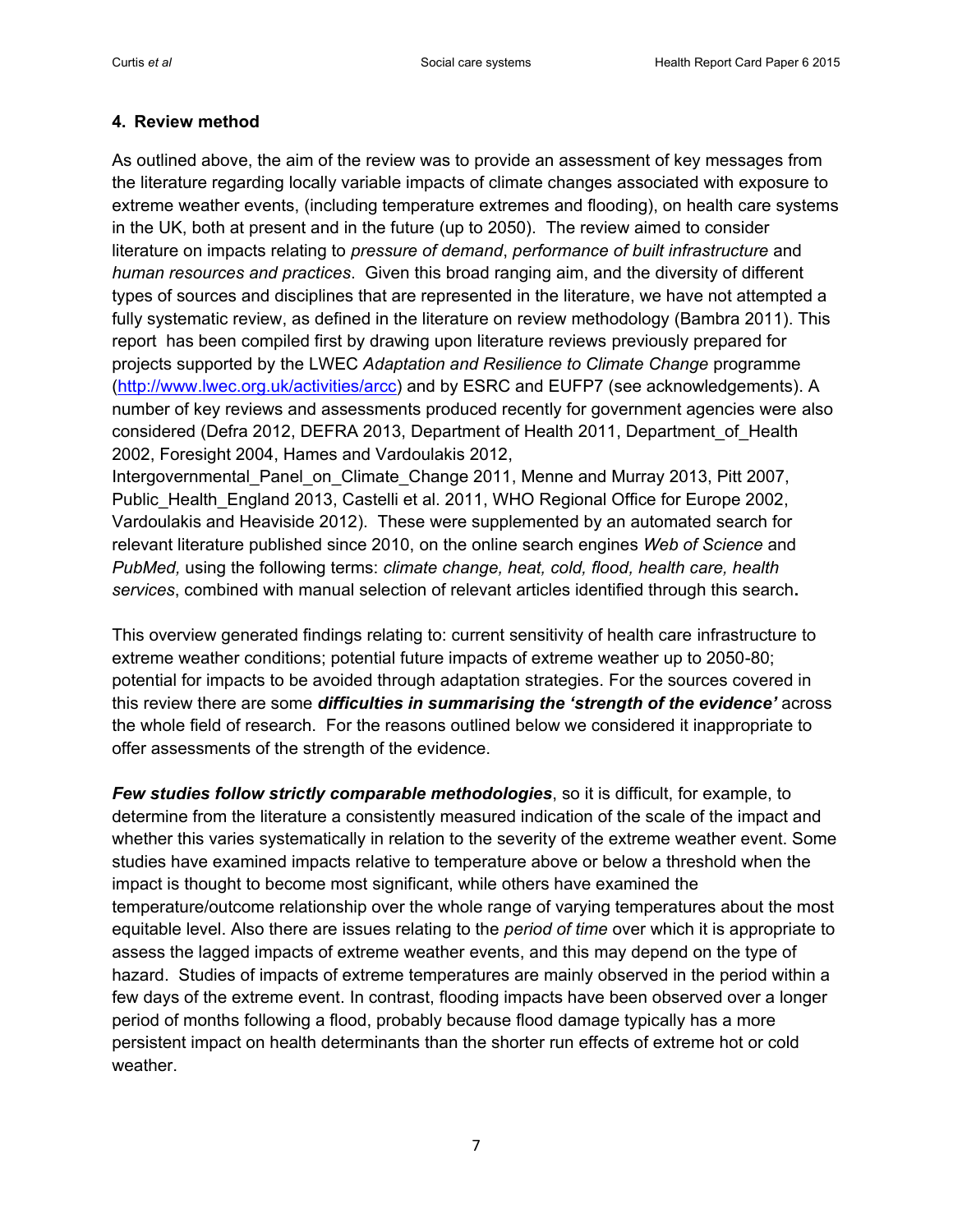*Measuring changes in service activity across all or part of the health service system is*  difficult when there is no routine surveillance mechanism generating longitudinal service use data in a way that can be used to assess impacts of localised weather related events, such as flooding. Some studies also lack any rigorous method to assess exposure to an extreme weather event, making it difficult to reliably identify extreme weather impacts. The study designs are also often *limited in their ability to control for other factors*, in addition to extreme weather, that may affect the outcomes of interest.

While it is important to develop approaches to assess the cost implications of different extreme weather impacts and adaptation options, there are some *major challenges in costing* some of the essential elements. For example, the concept of a 'statistical life' used to assess mortality costs to society of extreme weather events is based on a number of important assumptions (Huang et al. 2013) and the CCRA report suggests that at local scale, economic cost estimates may not be reliable (Field 2012).

A significant part of the research on performance under extreme weather conditions of the built infrastructures supporting health care is concerned with design of *individual buildings*. In addition, a smaller body of research reviewed here suggests that such buildings should be considered as parts of a *'system-of-systems' model* of health care infrastructure. This involves consideration of the infrastructure *networks* such as power, water, sewage and communication systems that are essential for hospitals to function and deliver care to the populations in their catchment areas (Holden et al. 2013).

A number of well conducted qualitative case studies in the UK provide very valuable insights into individual or localised experience. Statistical criteria for 'strength of evidence' treat the evidence from these studies as relatively weak, since they cannot be generalised to other settings across the country. However, especially with respect to adaptation of local institutional and social infrastructure, such case studies are important for helping to communicate examples for scenario planning (Carlsen, Dreborg and Wikman-Svahn 2013, Ebi 2014) and development of good practice, and there is some scope to apply 'constant comparision' methods (Strauss and Corbin 1990) to assess how far the messages from different case studies are consistent. Thus it might be argued that knowledge from qualitative and local case study research is currently undervalued in conventional hierarchies of research evidence, especially with regard to social and institutional interventions and impacts (Child and Rodrigues 2011). *We therefore make reference below to qualitative as well as quantitative research* that has explored the impact of extreme weather on social and institutional infrastructures and on health and demand for health care in the population.

## **5. Findings regarding observed impacts of extreme weather on health service infrastructure**

In this section we summarise evidence regarding the impacts of extreme weather on health and social care systems that have been observed and reported in the research literature. This review focuses on impacts on the functionality of health and social care infrastructures and on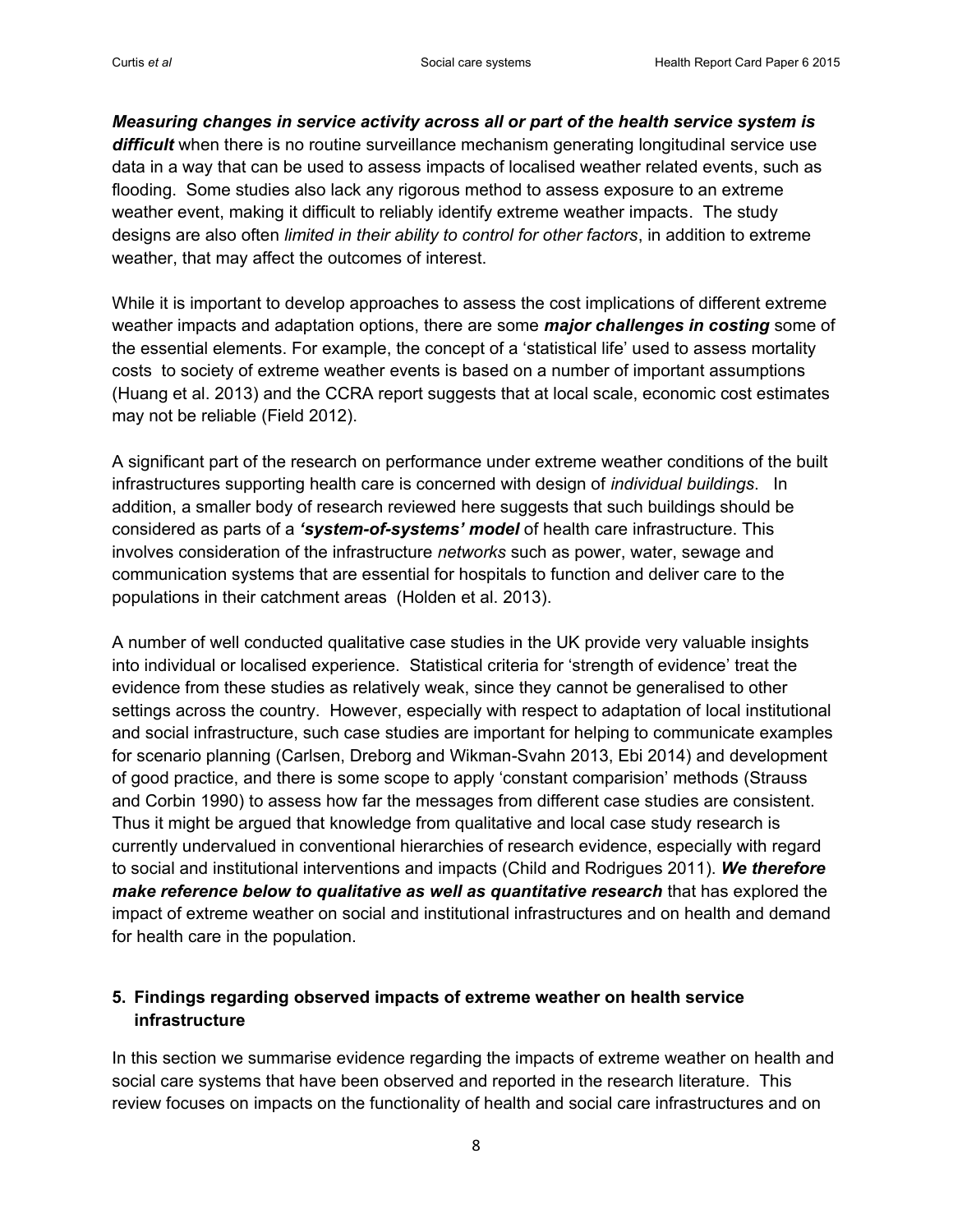health service use. For some diseases, the impacts on population health reviewed in other record cards are also reflected within the health service, as they result in changes in service use. However, this is not always the case since changes in mortality due to some causes of death are observed during extreme weather events but are not reflected in changes in service use.

#### *5.1 impacts of heatwaves*

**The evidence reviewed below reports the following observations regarding heatwave impacts on health systems:**

- **heatwaves cause problems with the functionality of hospitals including medical equipment and storage of medicines;**
- heatwaves affect thermal comfort for patients and staff;
- **Structural design features can affect thermal comfort and functionality of hospitals during heatwaves;**
- **Hospital admissions for respiratory diseases are observed to increase during heatwaves. Also syndromic surveillance data show increased emergency department and GP activity for some conditions likely to be associated with heatwaves, and ambulance call out rates have been shown to increase during very hot weather.**
- **It is likely that heatwaves also have adverse consequences for patients being treated for other conditions including cardiovascular diseases and mental illness, though these may not be reflected in additional demands for health care;**
- **There is relatively little evidence available on impacts of extreme heat in other facilities such as care homes though some studies suggest that problems may occur, associated with poorly adapted equipment, structural design and care practices, so more research is needed on the general extent of such problems, especially since mortality risks during heatwaves are particularly high for older people in care homes.**
- **Impact of extreme heat on the wider networks of built infrastructure and utilities that support health care systems are not very significant given the levels of extreme temperatures observed to date in the UK;**
- **Extreme weather plans for the NHS include special measures to be taken when temperatures reach thresholds which vary across the UK.**

Heat waves impact the *functionality of individual buildings* used to deliver health care. Recent policy attention has focused on heat related risks for built infrastructures, including those relevant to the health service (Defra 2012). A recent US review also suggested that the climate change impacts on infrastructure needed to be reviewed to ensure resilience to heat (Office for National Statistics 2013). A WHO report (WHO 2009) and an overview of evidence (Carmichael et al. 2013) summarise a number of technical problems in the delivery of care experienced when hospitals overheated during the 2003 heatwave in the UK (based on public media reports). Problems may include failure of essential refrigeration systems, impairment of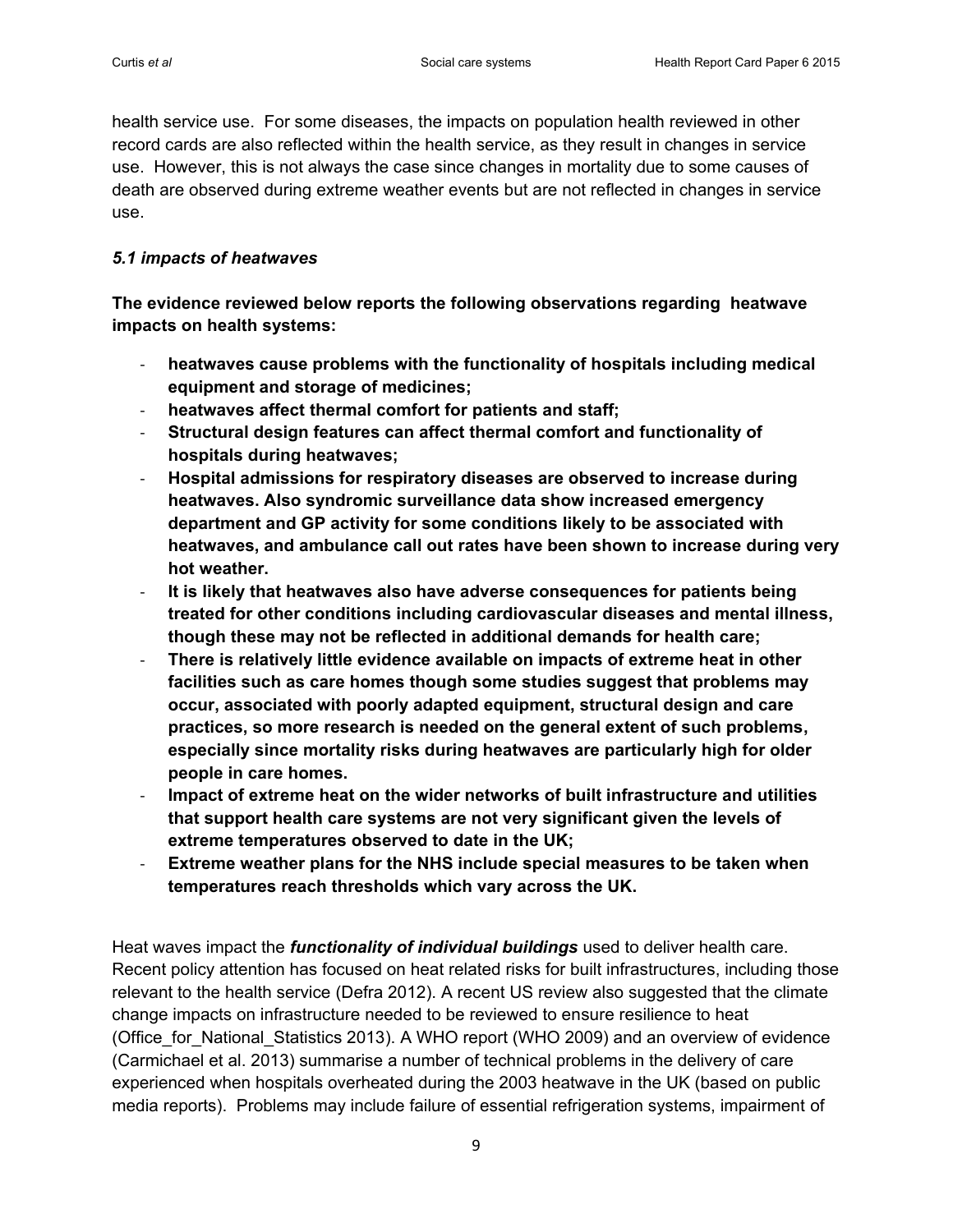the efficiency of drugs; disruption of IT systems and laboratory work as well as impacts on thermal comfort.

During heatwaves UK *hospitals can* **be** *uncomfortably hot* with effects including high night time temperatures that may make sleep difficult ((Lomas and Giridharan 2012, Lomas et al. 2012, Short et al. 2012). Overheating in parts of the building may also occur under more moderate climatic conditions due to poor heating system control strategies with one 'set point' activating the heating across a whole hospital, regardless of varied internal uses and conditions. The Chartered Institute of Building Services Engineers has published guidance in respect of ventilation, illumination and air conditioning (CIBSE 2002, CIBSE 2005, CIBSE 2012) .

*Structural design intended to meet other requirements in a hospital may compromise performance* in terms of thermal regulation. For example, in high rise buildings, or in psychiatric settings where hospitalization may not be voluntary, safety protocols now require that windows typically only open 100mm, or are locked shut. According to research in a UK hospital (Lomas et al. 2012) and guidance from Scotland (Lomas et al. 2012, Health Facilities Scotland 2006) this reduces natural ventilation and produces thermal discomfort in hot weather. For example, in a qualitative study this was reported as detracting from the therapeutic quality of a recently built psychiatric hospital (Curtis et al. 2013). Lightweight suspended ceilings mask the thermal mass of buildings, which would normally retain coolness in summer (Short et al. 2012). Internal courtyards, essential for natural ventilation and daylight, have been filled in, creating buildings that are more dependent on mechanical air conditioning and artificial light (Giridharan et al. 2013). Temporary 'modular' buildings are widely used in the NHS but are lightweight structures that overheat as temperatures rise (Lomas et al. 2012). In contrast with these thermal regulation problems in newer hospital buildings, older, more traditionally built hospitals were designed to rely on wider opening windows for natural ventilation and passive cooling (Thompson and Goldin 1976) and research conducted under the LWEC programme confirms that 'Nightingale' Hospital wards, incorporating larger, communal wards and wide opening windows are more 'passively' resilient in high temperatures (Lomas et al. 2012).

*Conditions in nursing homes are relatively under-researched*, and further evidence is probably needed. Nursing homes comprise another crucial part of the built infrastructure in respect of risks associated with heatwaves, especially as they provide long term accommodation for residents whose age and health status makes them particularly vulnerable to very high temperatures. Furthermore, research in England and Wales 1993- 2003 suggested that the heatwave related mortality risk (controlling for age) was greater for older people living in nursing homes than those living in the community (Hajat, Kovats and Lachowycz 2007) and this is also noted in other international reviews (Astrom, Bertil and Joacim 2011, Mason, Andrews and Upton 2010) which include reference to UK research [\(Abrahamson et al. 2008\)](#page-25-0). A local case study using participant observation suggested that problems of restrictions on window opening, and prohibition of door wedges to hold doors open restricted ventilation in hot weather. Also protective barriers around beds made it more difficult for highly dependent residents to adjust their position in bed for thermal comfort and the management of the central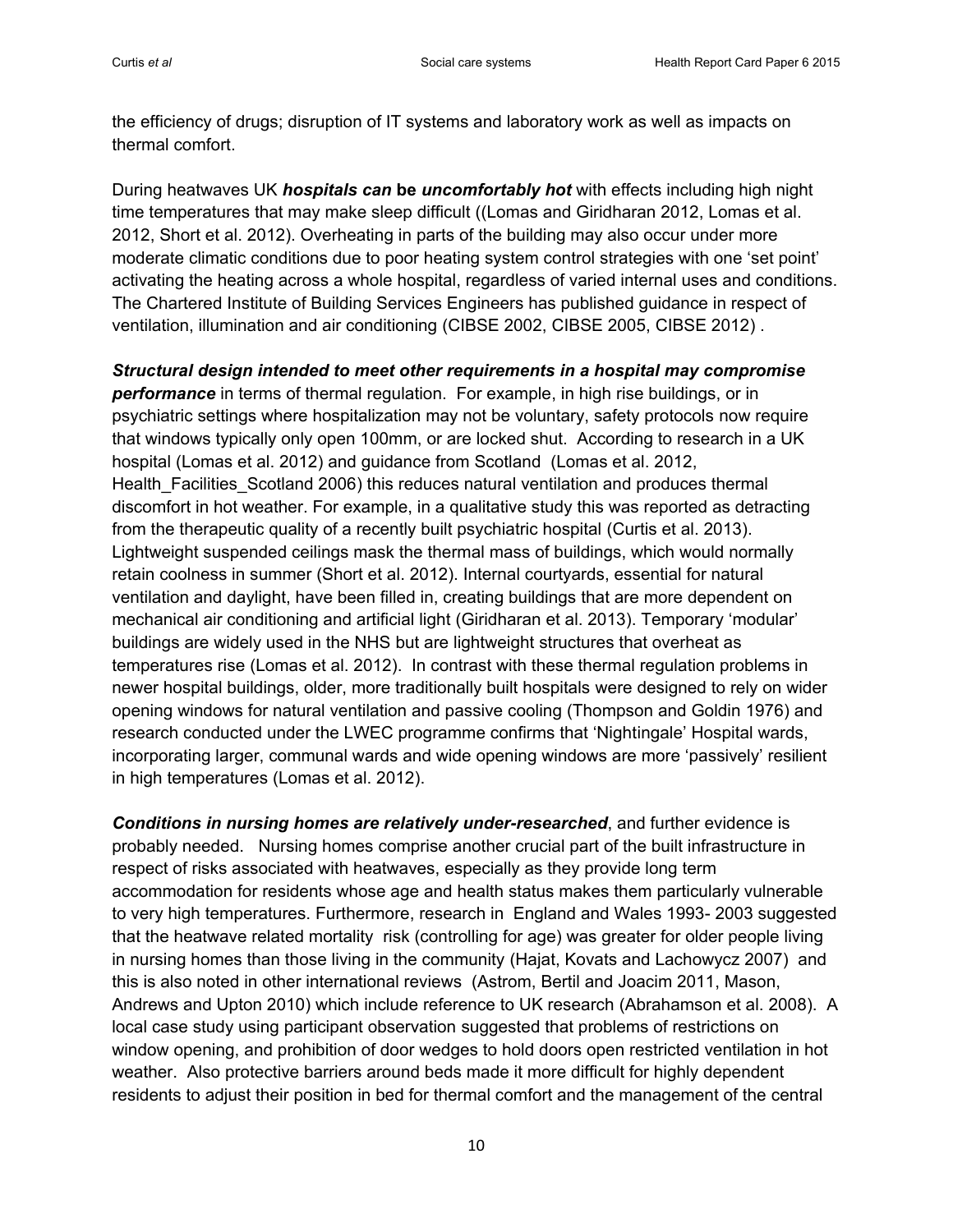heating control system was limited (Brown and Walker 2008). Some similar conclusions are drawn from observational and qualitative interview research in residential care homes in two case study areas in London (Zaidi and Pelling 2013), which found that even in new facilities, the built design did not facilitate heatwave resilience. There was little resource for retrofitting or mitigating equipment, such as fans for cooling, and features designed to counter cold weather risk, such as window restrictors tended to exacerbate the risks of overheating. Also access to internet and communication systems broadcasting heatwave alerts was limited (Zaidi and Pelling 2013).

Impacts of heatwaves on the *performance of the wider built infrastructure network* supporting health care in the UK are rare, or relatively insignificant, under current climatic conditions. A review of relevant literature (Oven et al. 2012) noted that that the temperatures at which infrastructure networks may be impaired are generally more extreme than those producing physiological stress on the human body, or causing uncomfortable indoor conditions within a building. For example, Electricity Grid transmission components are designed with an ambient heat tolerance of 40 ºC (National Grid Electricity Transmission PLC 2010). In an international survey of electricity power failures and their impact on health care systems (Klinger, Landeg and Murray 2014) only 1 of 52 significant power outages due to extreme weather were associated with heat. Other ARCC projects summarised on [http://www.arcc](http://www.arcc-network.org.uk/project-summaries/)[network.org.uk/project-summaries/](http://www.arcc-network.org.uk/project-summaries/) such as FUTURENET, SNAC, CREW have investigated the impact of heat on wider networks of built infrastructure such as domestic buildings and transport infrastructure.

*Health care activity impacts* of heatwaves in the UK depend on the health service response to changes in population health*.* Since the absolute temperature threshold considered likely to trigger a significant rise in mortality varies according to local prevailing average temperature, there is regional variation in the absolute temperatures now treated as critical for intervention under National Health Service (NHS) according to protocols for heat alerts (from 28 ºC in the North East to 32 ºC in London) (NHS 2010). These alerts should trigger service activity including additional checks on vulnerable patients. However, research which has directly measured the impact on service activity associated with heatwaves is less extensive than for health outcomes such as mortality (reported in other reviews in this series). A particularly relevant study in 12 European cities, including London, examined hospitalization rates for cardiovascular and respiratory causes (Michelozzi et al. 2009) showed that in London, between 1992 and 2000, admissions due to respiratory illness for all age groups increased 1.7% for every 1  $\degree$ C above the city specific 90<sup>th</sup> centile apparent temperature and for those over 75 years admissions increased by 4.9%. The Public Health England Syndromic Surveillance System provides weekly reports on patterns of service use in different parts of the health service system including a sentinel survey of 2900 GP practices, emergency units and 'NHS Direct' telephone advisory services. It provides almost real time assessment of impacts on health service activity associated with morbidity during heat waves [\(http://www.hpa.org.uk/Topics/InfectiousDiseases/InfectionsAZ/RealtimeSyndromicSurveillance/](http://www.hpa.org.uk/Topics/InfectiousDiseases/InfectionsAZ/RealtimeSyndromicSurveillance/HeatwaveSurveillance/)

[HeatwaveSurveillance/](http://www.hpa.org.uk/Topics/InfectiousDiseases/InfectionsAZ/RealtimeSyndromicSurveillance/HeatwaveSurveillance/) ). A national study of heatwave outcomes in summer 2011 (Green et al. 2012) reported (but without providing details) that a rise in service activity associated with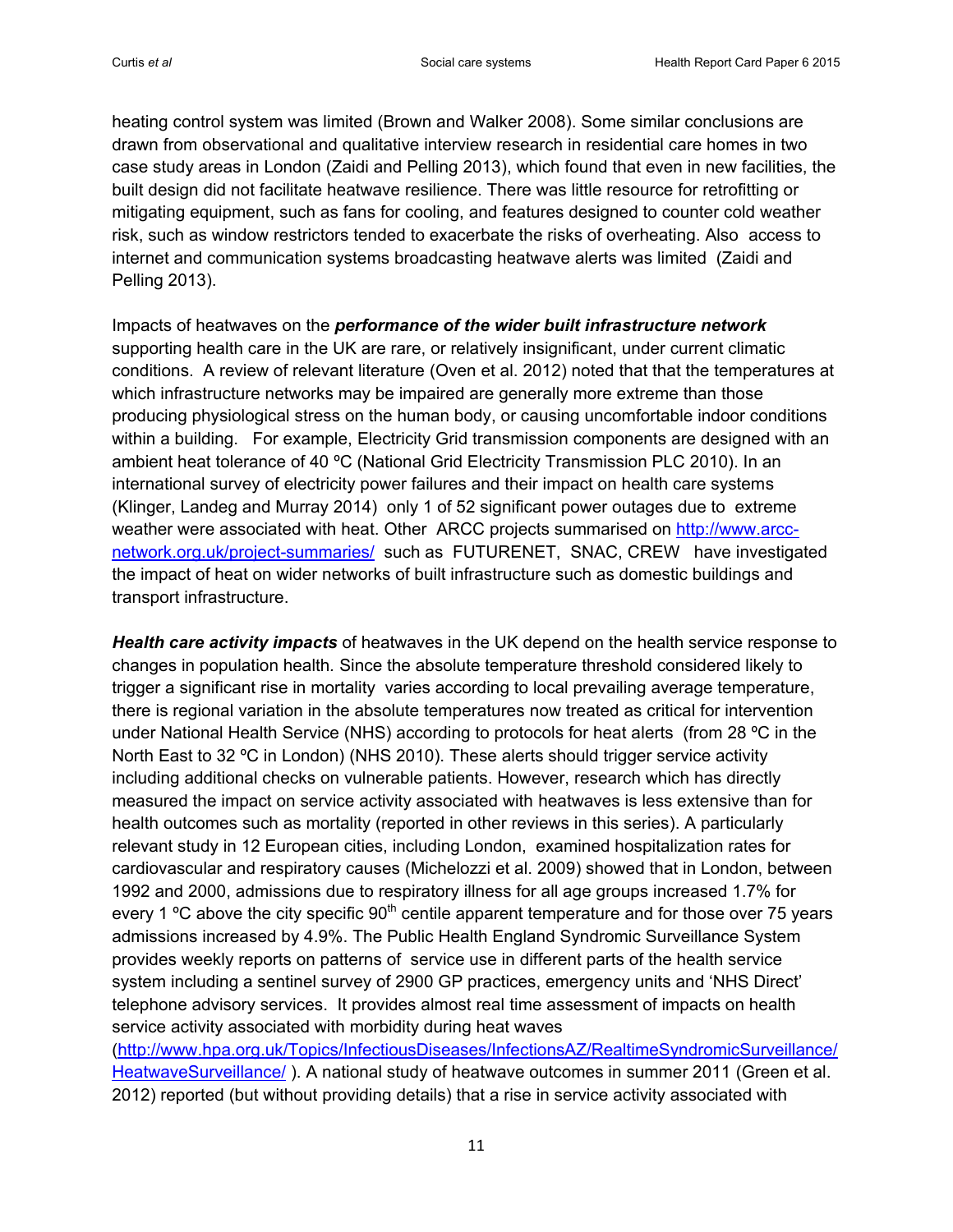morbidity in the population was recorded during this heatwave by the Public Health England Syndromic Surveillance System. Change in health service activity (in emergency departments and GP practices) was also monitored during a heatwave in 2013 using the Syndromic Surveillance System and minor increases in heatstroke morbidity were detected, although emergency department attendances for cardiac illness fell during the heatwave (Elliot et al. 2014). It has also been reported that during the heat wave of August 2003, the number of ambulance call-outs increased by up to a third (Thornes et al. 2014).

Some research examines *health outcomes for those already receiving health care*, though it is less clear how this translates into additional health and social care activity. A study of patients with mental illness from a nationally representative cohort sample of general practices showed an overall increase in risk of death of 4.9% (95% CI 2.0-7.8) per 1ºC increase in temperature above the 93rd percentile of the annual temperature distribution (Page et al. 2012). An international review of studies of preterm birth associated with extreme heat (Carolan-Olah and Frankowska 2014) included one study using time series data from a maternity unit in London for the period 1988 to 2000 (Lee et al. 2008). Lee and colleagues assessed cumulative exposure for up to a week prior to birth and found that atmospheric conditions including high temperatures and air pollution showed no association with the risk of preterm birth. Cardiovascular disease risk for patients already being treated for cardiovascular conditions shows a relationship to higher temperatures in the UK. A study at a London clinic treating patients with implantable cardioconverter defibrillators showed some increase in serious cardiac arrhythmias associated with higher temperatures (McGuinn et al. 2013).

#### *5.2 Impacts of Coldwaves*

**The evidence reviewed below reports that the following impacts of cold waves on health care systems have been observed:** 

- **Although utility systems such as power supplies are unlikely to be affected during cold conditions observed in the UK, infrastructure networks, particularly transport systems are likely to be disrupted in cold weather, creating difficulties of access for patients needing to use health facilities and for domiciliary care staff in reaching their clients in their homes. Ambulance response times also fall during very cold weather.**
- **Impacts on health service activity arising from cold waves have been observed in terms of increased rates of consultation and treatment for respiratory conditions and emergency treatment for injuries resulting from falls in ice and snow and the risks are most pronounced for older people.**
- **Hospital admissions due to cardiovascular diseases have not been observed to increase due to coldwaves, although mortality rates from this cause are higher during coldwaves.**
- **Individual physiological risk factors such as age and pre-existing health problems have been shown to relate to risk of health impacts from coldwaves, but**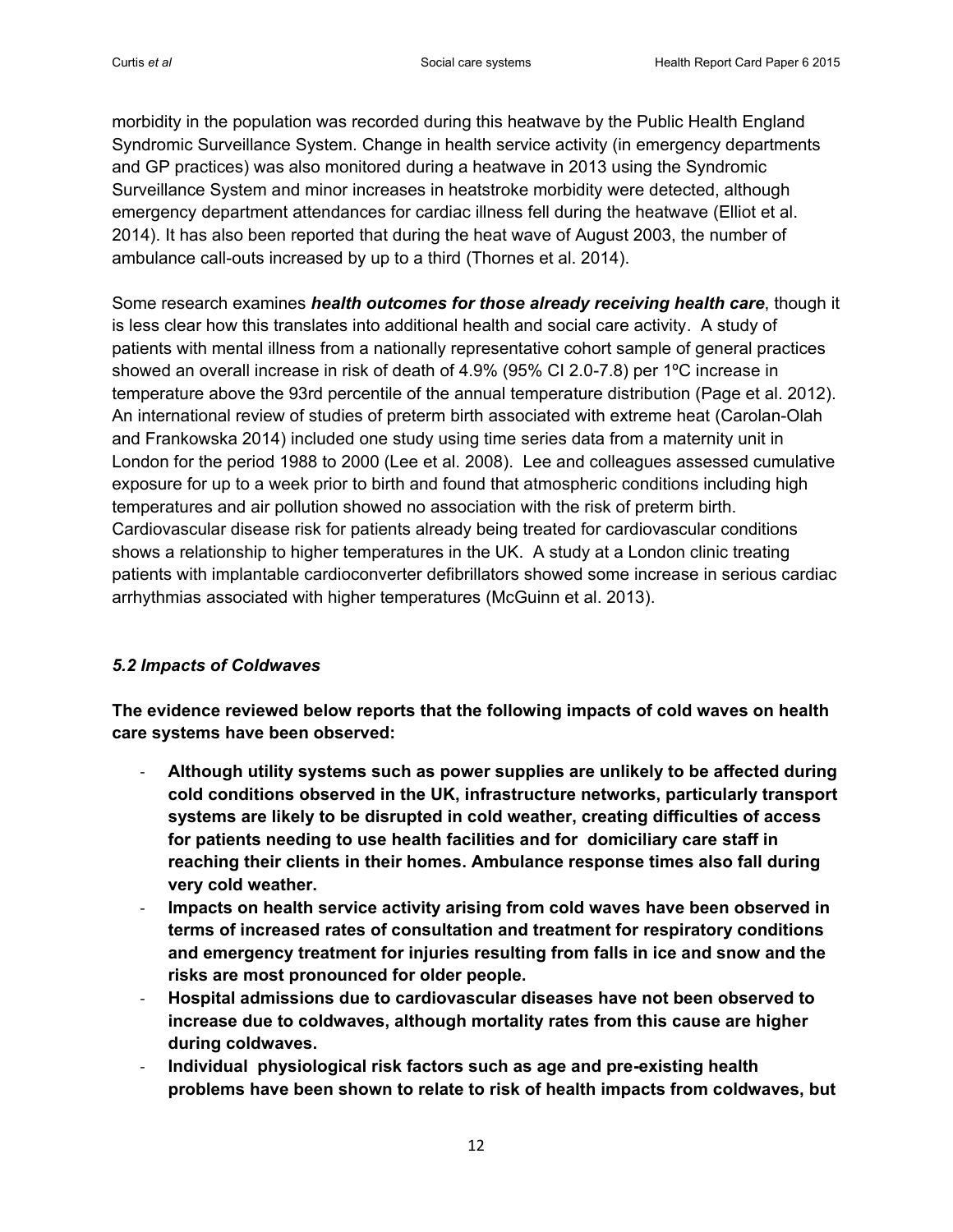# **the statistical evidence for socio-economic risk factors affecting coldwave impacts is not very robust.**

Most of the relevant evidence relates to *impacts on wider built infrastructure and communications networks that are essential for health and social care,* National Grid electricity transmission systems are designed to withstand indoor temperatures down to -5 ºC and outdoor conditions down to -25 ºC (National Grid Electricity Transmission PLC 2010, Oven et al. 2012). Case studies show that temperatures at or below freezing can restrict road and footpath access to health and other facilities, especially for more vulnerable older people (Hughes et al. 2004, Oven et al. 2012, Skinner, Yantzi and Rosenberg 2009, Wistow 2013). Accounts of local case studies from the cold winters experienced recently in the UK (Curtis et al. 2014, Wistow 2013) showed that extended periods of freezing weather had significantly impacted on connectivity through the health care system, especially due to impacts on the road tranport system, and reduced access to health and social care services. Evidence from local case studies also shows that disruption of transport connections during extended periods when snow is lying uncleared from the road network disrupts the operation of informal social infrastructure systems provided by family and neighbours that are very important for care of vulnerable groups such as frail older people and others with long term physical or mental illnesses (Curtis et al. 2012b, Dominelli 2013, Menne and Murray 2013, Oven et al. 2011, Oven et al. 2012, Skinner et al. 2009, Wistow 2013, BIOPICCC 2011, Curtis et al. 2012a). Analysis of ambulance response times during the cold weather of 2010-11 showed that for every reduction of air temperature by 1 degrees C there was a reduction of 1.3% in performance (Thornes et al. 2014), which may be due partly to increased demand as well as difficult road conditions.

Studies of the impacts of coldwaves on *health care activity* in the UK have observed that up to 15 days following each 1ºC fall in temperature below 5ºC, consultations for respiratory disease in study practices in London increased by 10.5% for respiratory consultations (Hajat and Haines 2002). Cardiovascular disease consultation rates did not show a significant change associated with temperature in this study. In an extension of this research to 16 locations across the UK (Hajat, Bird and Haines 2004) an increase in consultations for respiratory diseases was also consistently reported for other parts of the country. The largest impact was for practices in Norwich, East Anglia, for which a 19.0% increase in consultations for lower respiratory tract illnesses (95% CI 13.6, 24.7) was associated with each 1ºC drop in mean temperature below 5 ºC observed 0-20 days before the day of consultation. Emergency hospital admissions due to injuries from falls on snow and ice vary significantly from year to year and reached 16,604 in England in the relatively severe winter of 2009/10, costing an estimated £42m in NHS inpatient care (Beynon et al. 2011). Generally northern areas showed the largest increases in consultation rates with falling temperatures. Emergency Department activity in the UK during cold spells in the winter of 2010-11 was monitored using the Syndromic Surveillance System, showing that cold related health conditions increased as a proportion of total emergency department activity from 3% to 7% and that cold related fractures among older people (particularly women) showed a particularly marked increase just after a drop in winter temperatures (Hughes et al. 2014).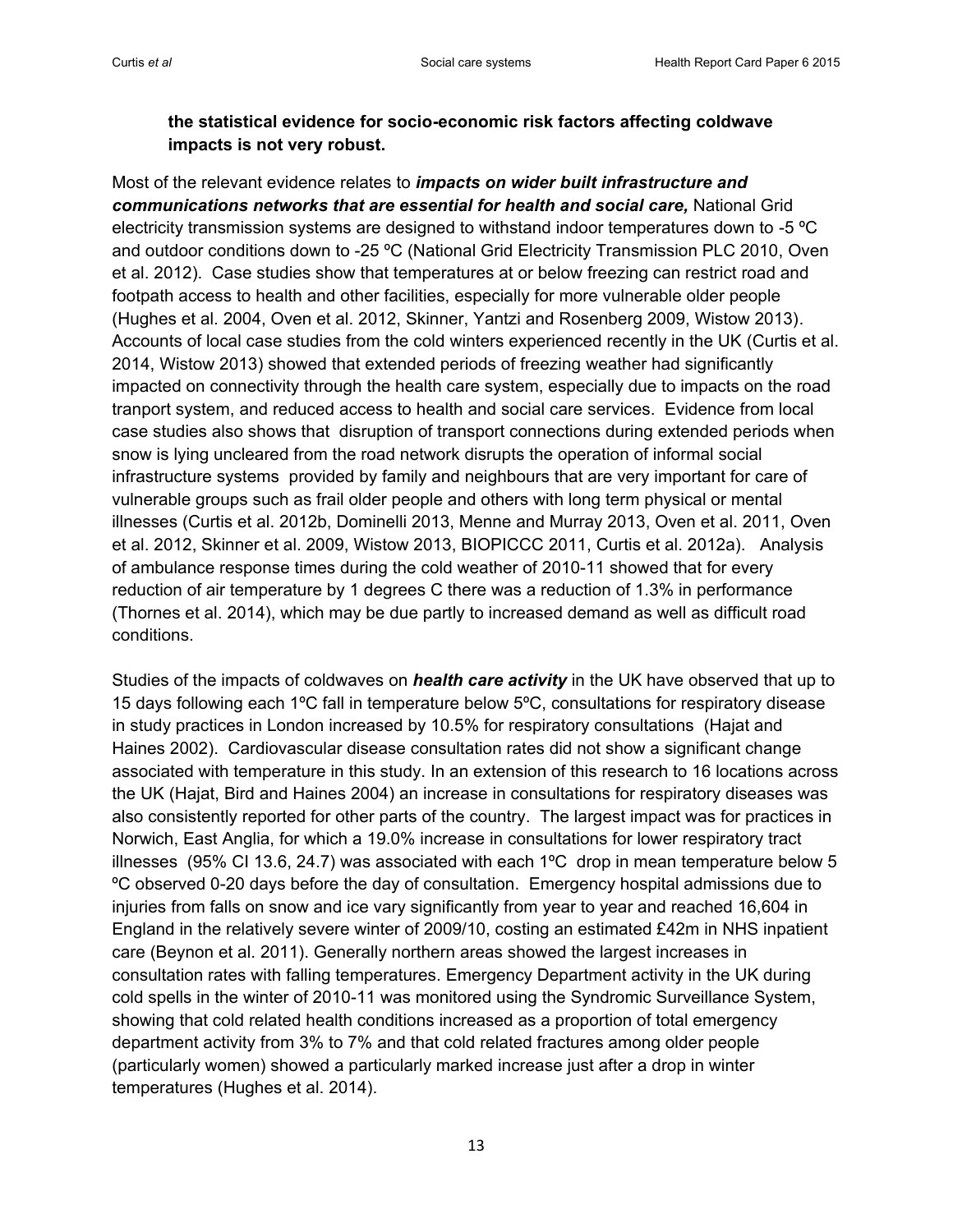Some research which has assessed evidence *for risk factors associated with health impacts of cold weather* suggests that, at least at the ecological level, risks may depend more on age and prexisting morbidity than individual's socioeconomic status. Research in South Yorkshire (Maheswaran et al. 2004) found no evidence of significant variation by area socioeconomic deprivation in winter excess mortality or emergency hospital admission. For mortality similar findings were reported for Croydon near London (Shah and Peacock 1999). A study of elderly people in Britain (Wilkinson et al. 2004) also found no evidence of variation linked to area socio-economic indicator in winter excess mortality, though for older people with respiratory conditions winter excess mortality risks were 20% higher than for others. However these studies did not use individual data on socio-economic positon and the evidence for socioeconomic risk factors is probably not very robust.

#### *5.3 Flooding impacts*

**The evidence reviewed suggests that:**

- **Flood events can interrupt health service delivery and accessibility for local populations and may also disrupt other essential infrastructure on which health services depend.**
- **'Direct' impacts on health in the UK due to flooding may particularly relate to mental illness, but although qualitative research is very suggestive of these impacts the statistical evidence from the UK is not very robust.**
- relatively little research exists on how levels of demand for and use of health **services are impacted by flooding**.

A recent review for WHO (Menne and Murray 2013) summarises evidence from Europe of *flood impacts on physical infrastructures supporting health services* including flooded health facilities (sometimes resulting in evacuation of patients), interruptions to power and water supplies, safety of and access to patient records, interruption to ambulance services, continuity of outreach and community care. For wider infrastructure systems, thresholds for assessment of flood risk are based on geographical position in relation to flood risk zones and the related return periods of floods of specific depths (Zahran et al. 2008), and risk assessments are made locally rather than nationally. Key infrastructure systems may currently have a degree of tolerance of local flooding. For example electricity substations should be resilient to flooding up to a depth of 300mm (National Grid Electricity Transmission PLC 2010, Oven et al. 2012). However, reports of local experience, show that flooding to less than this depth may interrupt road access for patients to health services and for community care professionals delivering domiciliary care (Curtis et al. 2012b, Menne and Murray 2013, Oven et al. 2011, Oven et al. 2012, Wistow 2013).

*'Direct' health impacts of flooding* may also impact on health service activity. Floods in domestic buildings may involve risk of injuries due to collapse resulting from pressure if water levels inside and outside differ by more than 1m, respiratory illness due to mould and microbes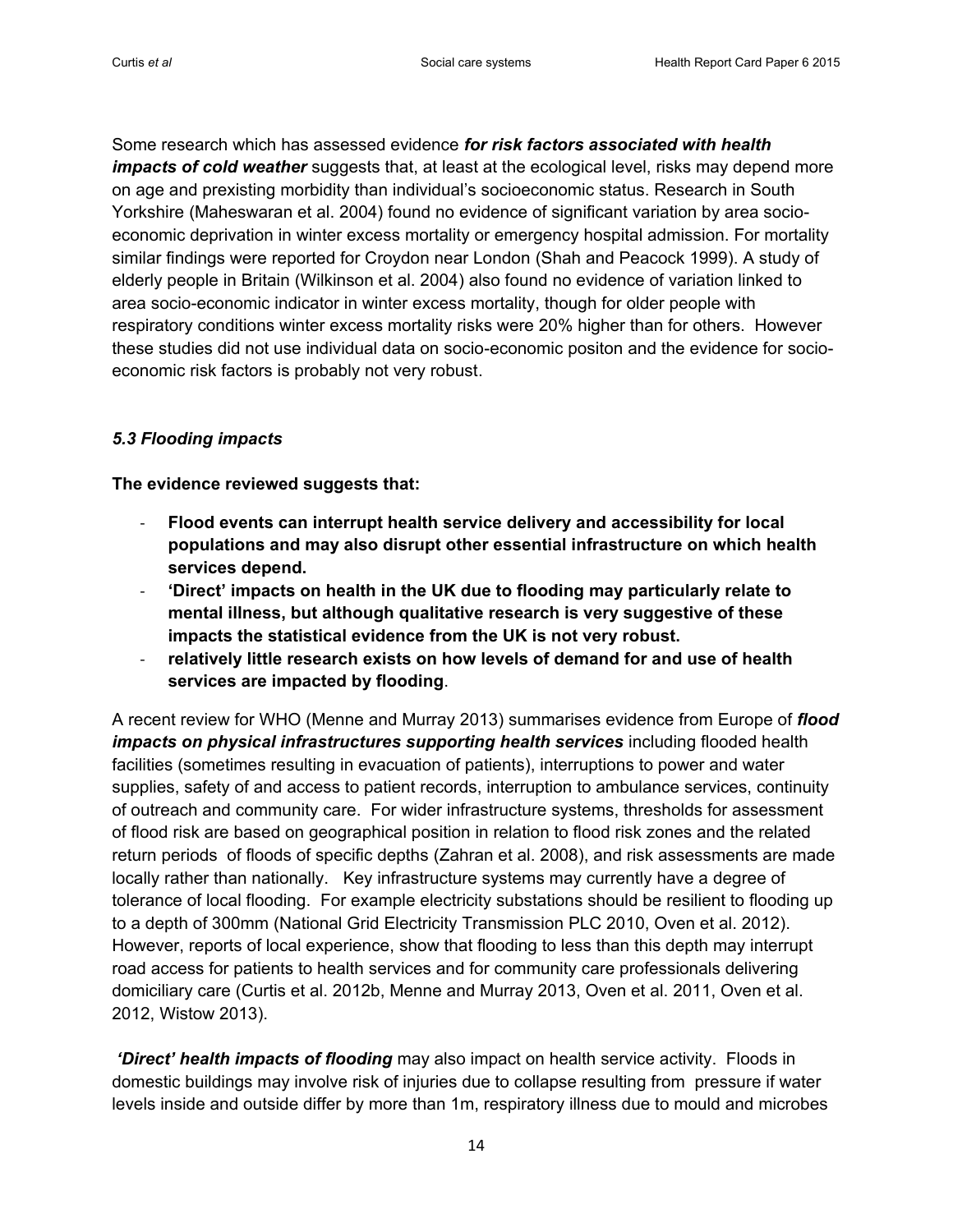during long term exposure to damp in flooded buildings ( Menne and Murray 2013). Direct health impacts of floods in the UK are summarized in the National Flood Emergency Framework (DEFRA 2013) in terms of: risks for drowning; injury by submerged or floating debris, fire or electrocution; toxicity or infection linked to water shortages or contamination, heart attacks; psychological distress and mental illness. This policy document draws especially on evidence relating to the UK from the WHO review (Menne and Murray 2013). While mortality directly inflicted by floods in the UK is comparatively rare (e.g. 13 flood related deaths reported during severe flooding in 2007 (Menne and Murray 2013)) there is evidence for mental and physical morbidity associated with exposure to flooding. This issue has been investigated in UK research. However these are cross sectional studies, and lack of adequate controls for preexisting mental health status of those surveyed before the flood makes it difficult to assess how much of the risk of illness reported after a flood is likely to be directly attributable to flood exposure. Following serious flooding in 2007, a retrospective study (3 - 6 months after the event) reported impacts of flooding based on a postal/telephone questionnaire supplemented with face to face interviews (Paranjothy et al. 2011) with response rates 38% (Yorkshire) and 14% (Worchestershire) and a total responding sample of 2266. Comparisons between those exposed/not to flooding were made using measures of self reported mental health. People who perceived negative impact on finances were more likely to report psychological distress (Odds Ratio 2.5, 1.8-3.4), probable anxiety (Odds Ratio 1.8, Confidence Interval 1.3-2.7) probable depression (OR 2.0, C.I. 1.3-2.9) and probable PTSD (OR 3.2, V.I. 2.0-5.2). These findings are echoed in a report of a government inquiry (Pitt 2007) of the flooding in 2007, which included a survey of 647 households. The survey included collection of data on health and wellbeing and concluded that self-reported symptoms of mental disorders, distress and PTSD were significantly greater for those suffering disruption to essential services. In a survey of 440 people living in 2 local areas affected by flooding, with no comparator group from outside the flood affected areas, (Mason et al. 2010) found that those who were forced to vacate their homes due to flooding (indicating more severe flood exposure) had significantly higher risks of reporting anxiety or depression, with odds ratio over 2.00 compared with others in the sample, after controlling for information on coping mechanisms that helped to reduce the psychological impacts.

Qualitative studies have also explored the causes of the psychological impacts of flooding. A review of the evidence linking floods to psychological impacts (Curtis 2010) drew attention to very similar findings from two qualitatative studies in different parts of the UK (Carroll et al. 2010, Carroll et al. 2009, Tunstall et al. 2006) which illustrate the individual experience of long term distress and reported symptoms very similar to those in survey instruments designed to measure post traumatic disorder.

The WHO review of health impacts of flooding (Menne and Murray 2013) concluded that, although there are population level studies of health impacts (see other reviews in this series) *relatively little research exists on how levels of demand for health services are impacted by flooding*. This seems to be a gap in the UK literature. Such research is difficult to conduct because effects of flooding are restricted to relatively limited geographical areas. Most of the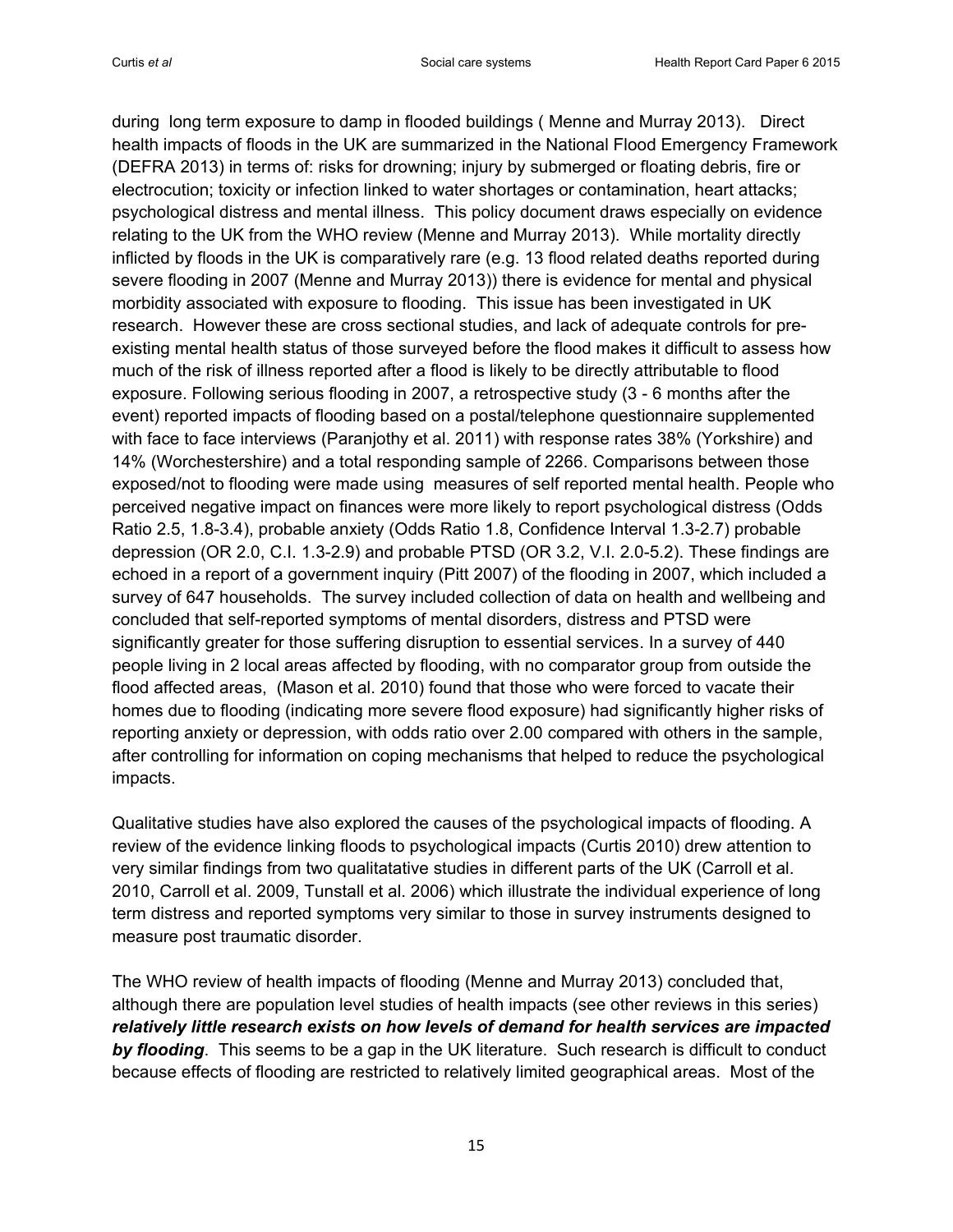evidence relates to impacts through damage to built infrastructure (reviewed here) which impacts on capacity to meet normal demands for care.

*6. Potential future impacts of extreme weather on health services demand due to mortality and morbidity in the UK (evidence from other countries and scenario models in the UK)*

**The evidence reviewed suggests that:**

- **Research to estimate future impacts of extreme weather events on health services faces several challenges which make forecasting difficult and potentially unreliable. These include: relative imprecision in projections for extreme events; limited consideration of local factors such as urban heat island effects; difficulties in anticipating levels of adaptation to extreme events.**
- **Climate change forecasts suggest that we are likely to experience more heatwaves and that intense rainfall and higher sea levels are likely to lead to more frequent flooding events. Risks of cold waves may reduce in future though some research suggests that in the immediate future they may continue to occur under conditions of climate change.**
- **Projections for the UK, as well as studies from other countries suggest we might expect future increases in hospital admissions due to illness associated with high temperatures and high ozone levels.**
- **There is little evidence available on likely future impacts on health and health care use associated with flooding in the UK.**
- **We have relatively little evidence regarding the future impacts of climate change on use of primary and ambulatory care.**

A primary challenge lies in estimating future patterns of extreme weather events. Climate change *projections for future decades are relatively imprecise with respect to extreme events* (as compared to prediction of average prevailing conditions). Also, forecasts for long range trends occurring at the more local scale within particular countries are less reliable than for national or global models (Field 2012, IPCC 2011, IPCC Forthcoming). Recent assessments of climate change suggest that **we are likely to experience more heat waves and intense rainfall and higher sea levels are likely to give rise to more frequent flooding events** (IPCC 2013). Rainfall is highly variable from month to month and year to year, making it difficult to detect or attribute the cause of long-term trends. However, for the UK, it has generally got wetter, particularly in the winter months. The magnitude and duration of river flooding during the winter in the UK has increased over the last 30 years, although a longer record is required to establish what is driving this trend. Record rainfall levels were recorded in 2000, 2012 and 2013. There is also growing concern about the impacts of pluvial flooding due to very intensive rainfall causing surface water to build up faster than it can drain away into rivers. Our knowledge of, and capacity to predict these intense rainfall events in the very short term is improving (Coulthard et al. 2012, Jones et al. 2013) but the longer term trends in pluvial flooding is less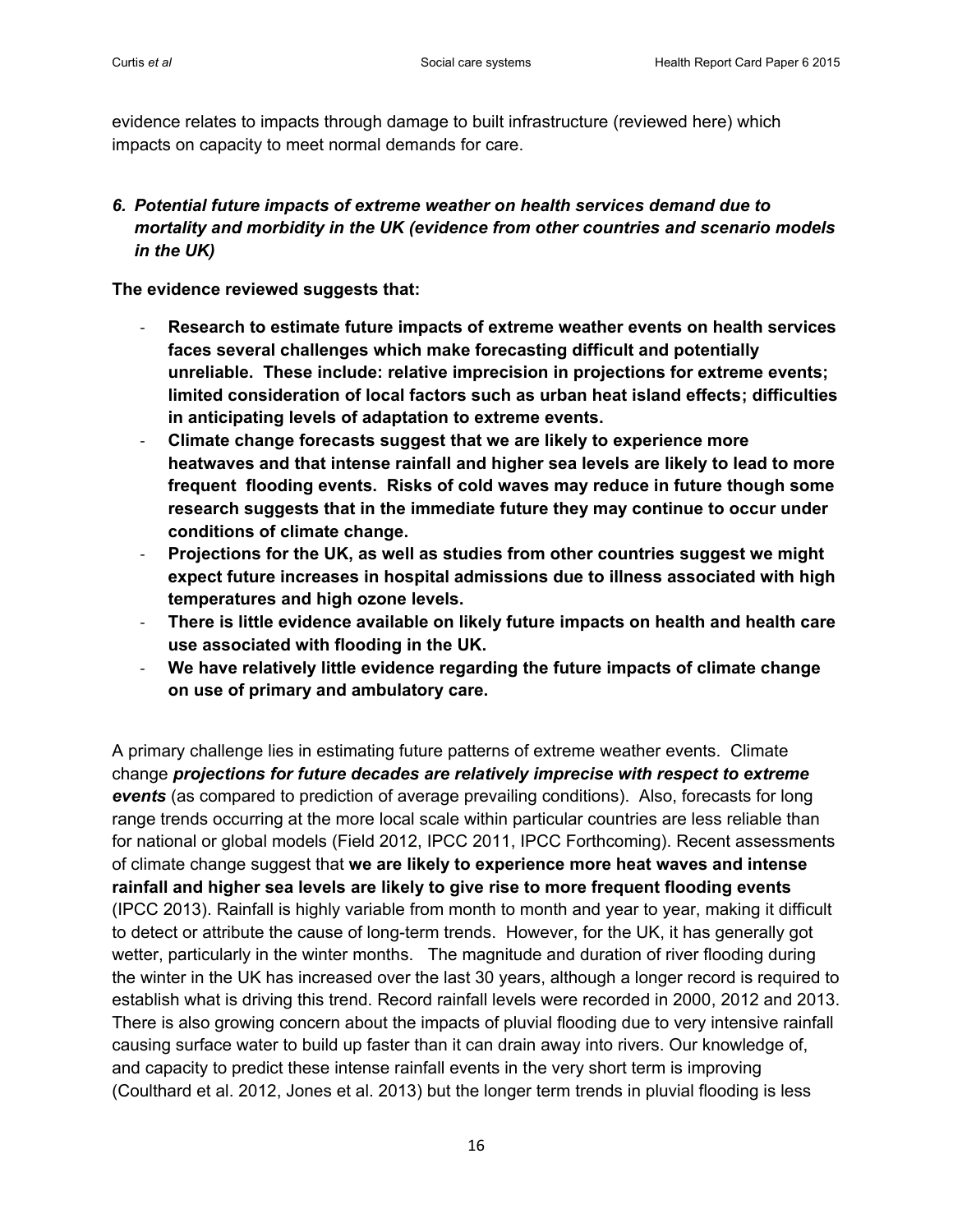certain. Recently published research suggests that trends in flooding events may not be well summarised in terms of simple linear trends (Pattison and Lane 2012b) and that adaptation to more intense rainfall through changes to land use management in catchments are likely to need complex strategies that are different from conventional, engineered methods and need to be designed to fit varying local conditions (Pattison and Lane 2012a). Mean sea-levels are continuing to rise, driving an increase in extreme sea-levels and projected coastal flooding risks have been published (Foresight 2004, Evans et al. 2008). In winter 2013 observations included some of the highest sea levels ever recorded on the East and West Coasts of England. *Risks of cold waves may reduce in the long term,* though some research suggests that in Eurasian countries they will continue to occur in the shorter term under conditions of climate change, due to sea ice influences (Mori et al. 2014).

**Processes of adaptation** are particularly difficult to take into account when modelling future conditions. Local health services may face challenges in adapting to impacts of heatwaves in areas where the rate of *change* in risk is relatively rapid, as well as in areas where risks of heatwave events are greatest. Research using the UKCIP09 weather projections generator (version 2) (Oven et al. 2012) mapped local variation across the UK in the forecasted risks for periods of extreme heat and cold in the 2030s. They found, for example, that the areas where the risk of heatwaves are expected to show the greatest relative *increase* up to 2030 are not necessarily in parts of the country where the annual probabilities of heatwaves will be greatest. Oven and colleagues also point out that the results from all climate projection models depend on assumptions about the future trends in factors driving climate change, and that their estimates are based on the 'medium emissions scenario'. These emissions scenarios also reflect varying interpretations of how human societies may adapt their behaviour to be more sustainable in future.

Studies of *projected mortality impacts* likely to be associated with extreme temperatures are discussed in a companion review, and a comprehensive exercise in forecasting likely trends in mortality due to extremes of temperature has generated projected levels of deaths associated with heat and cold in different regions of the UK up to the 2080s (Hajat et al. 2014). There is a degree of uncertainty over such projections. For example, although it has been widely assumed that we might expect a reduction of excess winter deaths as average winter temperatures become milder, this has recently been questioned in research reporting that the association between periods of extreme cold and excess winter deaths has weakened in recent decades (Staddon, Montgomery and Depledge 2014). Recent work to review climate change risk assessment for the health sector (Hames and Vardoulakis 2012) and identify gaps in the evidence (Vardoulakis and Heaviside 2012) quantified likely *future trends in hospital activity associated with extreme weather* as the climate changes, including projected increases in hospitalisation rates due to high Ozone concentrations by 2030 compared with 2003 and estimates of rising costs of hospitalisations due to high temperature, with a range of projections based on different scenarios for population growth as well as climate change. It is acknowledged that these predictions are not certain and that current estimation methods are not able to take into account local heat island effects, which are significant in major cities, and do not adjust for possible future adaptations of medical care which might result in changes in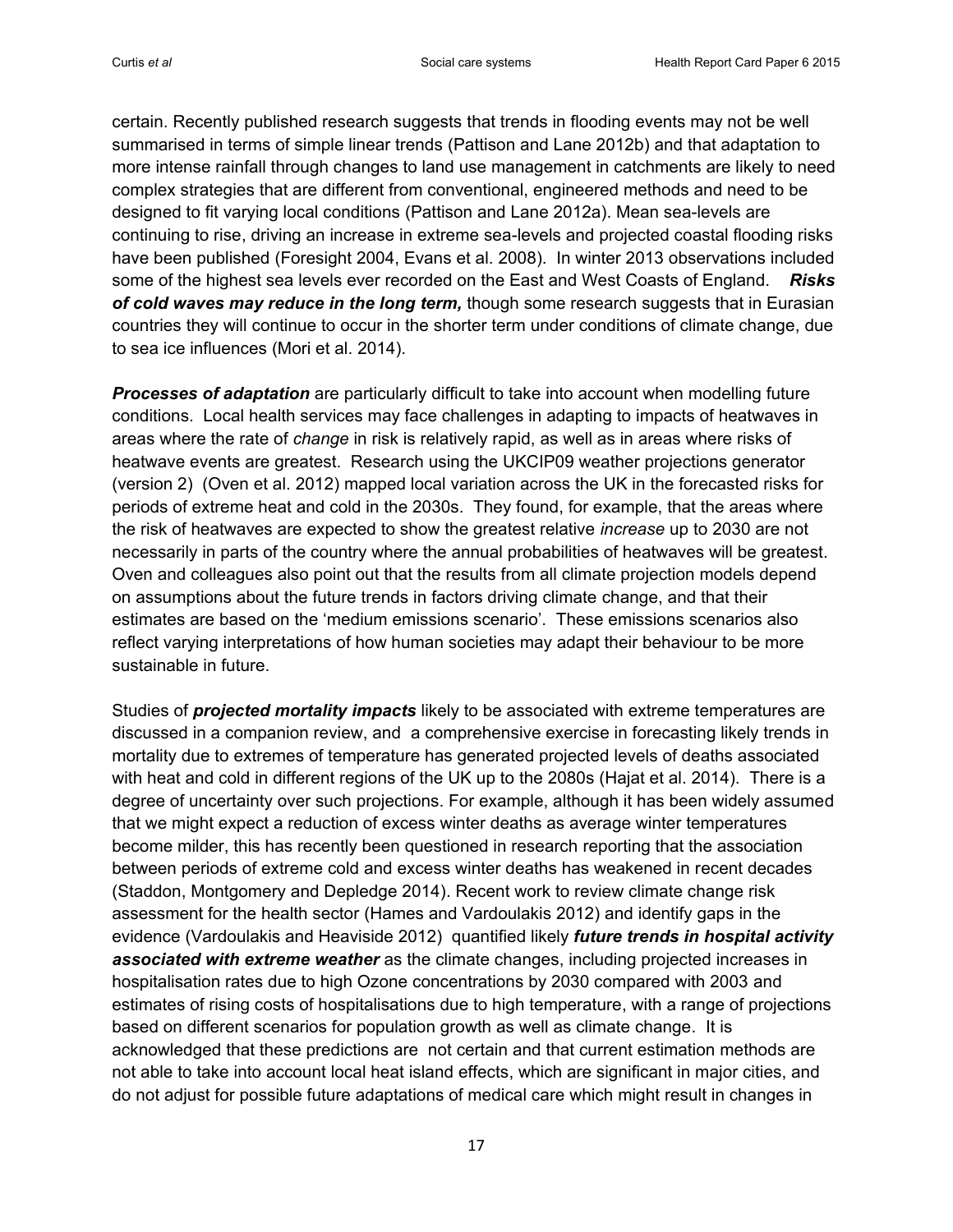medical care models and service use during extreme weather events. For example, in research reviewed above (section 5) extreme temperatures are at present to be associated with increased risk of mortality due to cardiovascular disease, but do not seem to result in excess hospitalisations due to cardiovascular illness. We might speculate as to whether health services might in future be more effective in mitigating excess cardiovascular mortality outside hospital among those most at risk, but this might require more hospital or care home admissions. Furthermore, we have *relatively little information on how primary and ambulatory care services may be impacted by extreme weather events in future*.

In order to build scenarios of likely future conditions, we may be able to learn from *research on health impacts of extreme weather occurring in other countries today,* as well as from the UK experience. In doing so we would be assuming a degree of human adaptation to climate change, although it is debatable how quickly populations and health systems can adapt to rapidly changing climatic conditions. There is a great deal of work on adaptive comfort which gives a more reliable indicator of experienced comfort and tolerance in populations than crude maxima, 28  $\degree$  C in the UK (CIBSE) or 27  $\degree$  C in the USA (ASHRAE), based on the running mean of temperatures recently experienced (BS EN 15251) (Brager and de Dear 2000) . We searched particularly for international, comparative studies which have analysed data collected in relatively systematic and directly comparable ways in the UK and in other countries. Especially relevant here is a study of the impacts on health service activity of extreme weather involving a comparison of changes in hospitalization rates associated with maximum apparent temperature in 12 European Cities including London (Michelozzi et al. 2009) . This used a standard definition of the causes of admission, and showed that generally admissions due to respiratory diseases increased during heatwaves, particularly for older age groups, but this was not the case for admissions due to cardiovascular disease. It is suggested that poor air quality during heatwaves contributes to the risk. Increases in admissions were more pronounced in warmer Mediterranean cities than in Central and Northern European cities, perhaps because in these regions heatwaves are likely to involve the most extreme temperature levels presenting the greatest physiological risks for health. Arguably these findings might be indicative of conditions that might in future occur in the UK if our climate becomes more similar to that now experienced in parts of Southern Europe. This said, international comparisons should not be treated as accurately predictive of what may happen in the UK in future, since they also reflect other contextual differences among countries, such as living conditions, behavioural adaptation to extreme weather and health service organization, which are important to consider when building scenarios about future population health impacts of extreme weather events.

There are also a number of international reviews of flood risks for health (Few 2007, Few et al. 2004 , Few and Matthies 2006, Ohl and Tapsell 2000, Stanke et al. 2012, WHO Regional Office for Europe 2002) and some which specifically focus on reviews of evidence relevant for European states (Menne and Murray 2013) showing that the reported scale of the impact is quite variable across studies. A recent literature review of 35 epidemiological studies internationally, including some studies from the UK (Alderman, Turner and Tong 2012) points out that we know relatively little about the longer term health impacts of floods. The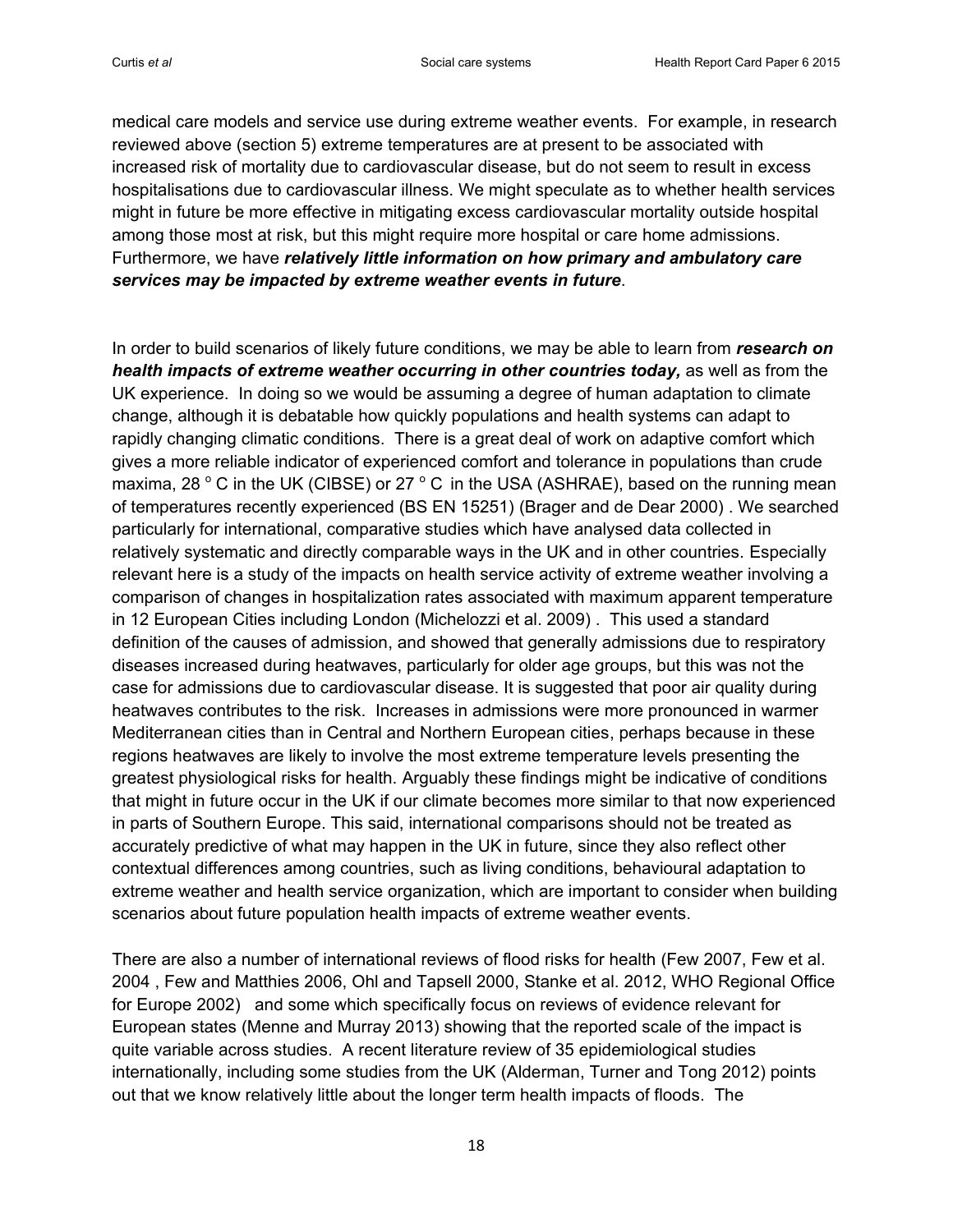international research they review includes studies from the USA which highlighted the greater vulnerability of poor and disadvantaged social groups and older people. Also a study of flood casualties over time in Texas suggested that aspects of exposure such as level of precipitation at the time of the flood, flood duration, property damage and population density in the flooded area were significant predictors of casualties (Zahran et al. 2008). Alderman and colleagues also report international findings showing a significant increase in prevalence of psychiatric morbidity following flood exposure ranging from 8.6 – 53% (Alderman et al. 2012), in line with other literature reviews that also conclude that post-traumatic impacts of flooding are significant (Neria, Nandi and Galea 2008, Tapsell et al. 2002). We did not identify with respect to flood impacts any research using internationally comparative data, of the type that have been conducted on health impacts of heat and cold weather risks.

# *7. Adaptation of infrastructure design and practice for improved preparedness and performance during extreme weather*

**The evidence reviewed reports:**

- **Increasing recognition internationally that adaptation strategies for climate change are a necessary and important part of health and social care planning in general (not limited to emergency response agencies).**
- **These strategies need to be framed within a 'system-of-systems' approach to address the connections between built, social and institutional infrastructures which need to adapt.**
- **In recent years the NHS and Public Health England have begun to operationalise surveillance and warning systems which help to prompt special measures during extreme weather events, designed to improve responses and outcomes.**
- **Collective adaptation will be necessary and this calls for greater levels of collaboration and cooperation with partners in the wider social infrastructure as well as the formal institutional sectors of health and social care.**
- **Processes of adaptation in health and health care bring into question issues of social inclusion and equity in the response to climate change.**

In addition to mitigation of climate change through more environmentally sustainable practices (Pencheon 2013, Charlesworth, Madden and Capon 2013, McGain and Naylor 2014), strategies to adapt to climate change are important. The World Health Organization Working Group on Health in Climate Change reported from a survey of European governments in 2012 that areas where implementation would benefit from further action are the development of national health adaptation plans (Wolf et al. 2014). The task is one for the health and social care system generally, not only a matter for emergency response services. Other international literature also draws attend to the need for health and social care services to engage more directly in planning for adaptation to climate change (Burton, Bambrick and Friel 2014, Davis and Chornesky 2014, Mayhew, Van Belle and Hammer 2014, Sheffield et al. 2014, Woodward et al. 2014, Zhong et al. 2014).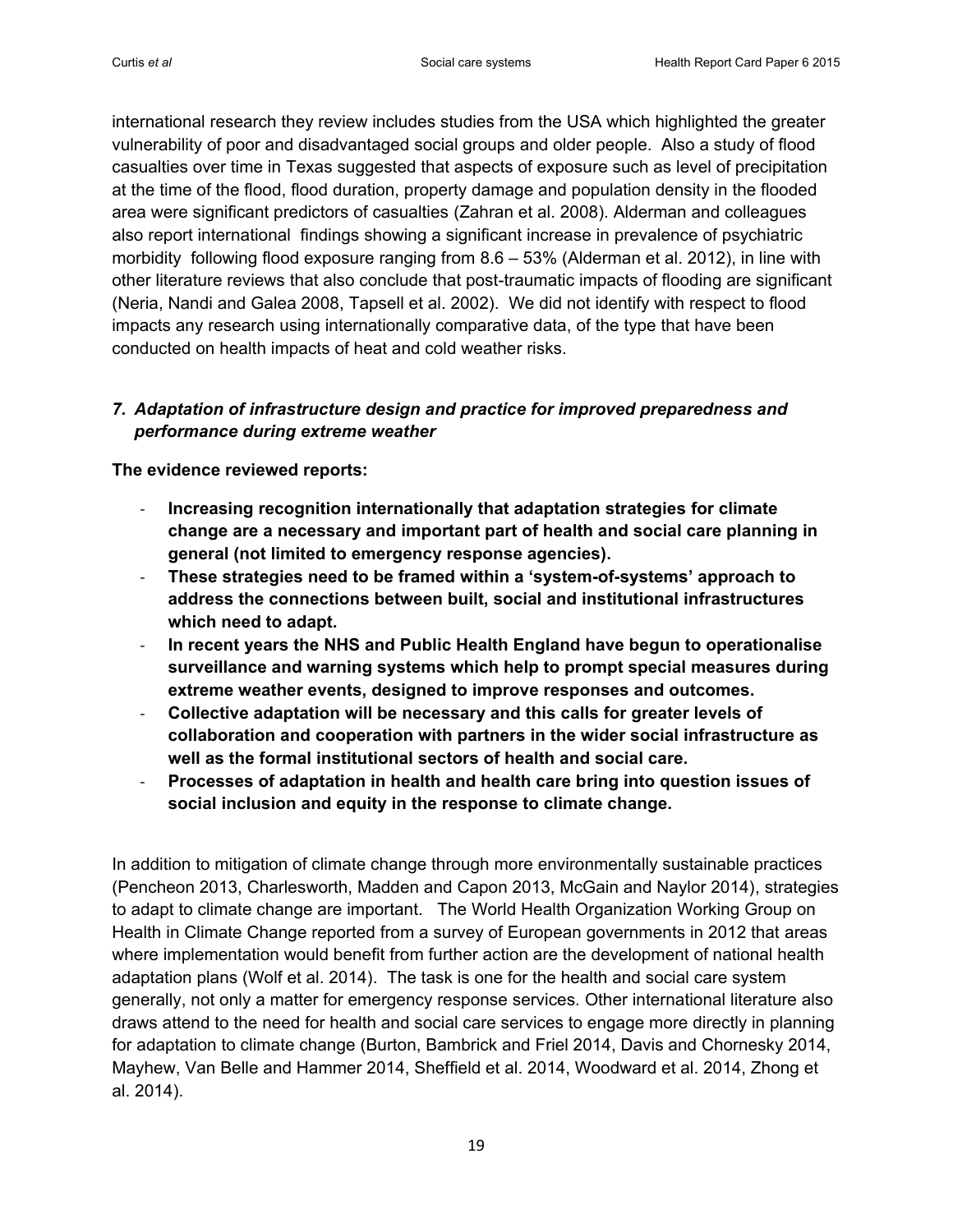Adaptive strategies should address at least three important considerations: long term protection by 'climate proofing of settlements, institutions and societies', equity and difference in vulnerability and cost effectiveness, (Mason et al. 2010). Here we consider adaptation of built infrastructure and social and institutional infrastructures as related elements of a 'whole system' perspective.

#### *7.1 Adaptation of built infrastructure*

A number of changes to infrastructure design have been proposed for the UK. Much of this advice relates to design of individual buildings rather than whole infrastructure systems.

With respect to *adaptation to more frequent heatwaves***,** a number of possible strategies have been put forward which may imply changes to official guidance for construction of hospital buildings. Technical guidance from the Government may be referenced, particularly when new hospitals are constructed (CIBSE 2002, CIBSE 2005, CIBSE 2012). The result has been the use of full mechanical cooling or air conditioning to reduce risks of overheating. However, increased use of mechanical cooling by enhanced air conditioning in response expected higher temperatures would undermine the NHS Carbon Reduction Strategy and contravene the Climate Change Act (Lomas et al. 2012, Short et al. 2012) so it may not be appropriate to continue to follow the standards precisely in future.

*More sustainable 'adaptive' comfort models offer greater scope for low energy solutions* (Short and Al-Maiyah 2009). Alternatives to mechanical cooling in new buildings in future may include attention to building mass and orientation may be used to positive effect. Historically buildings were designed with close reference to their site, in order to profit from the prevailing winds and to avoid solar overheating (Thompson and Goldin 1976). Buildings constructed before the 1950s demonstrate resilience to overheating because they are heavyweight (with thick walls) and often have high ceilings. Some more recent hospitals have a degree of resilience that refurbishment could amplify. They potentially form a more climate resilient resource than might be expected (Short et al. 2012, Lomas et al. 2012). In addition, solar shading options may help to reduce internal temperatures.

*A low-energy new-build hospital* (Short and Al-Maiyah 2009) features: clinical spaces located in a medium-rise building of 3-4 storeys, with courtyards that facilitate the ventilation strategy whilst also providing daylight and views; air entering the building after being cooled naturally in a low level chamber (easily accessed for cleaning) and ducted through the building; 'thick' walls forming the building's elevations, within which the air supplies, exhausts and other services are co-located; openings shaped and sized to reduce undesirable solar gain whilst preserving good daylighting; single patient rooms that are naturally ventilated but in a more sophisticated way than by opening windows alone.

LWEC work has examined options for the low-energy refurbishment of existing, older hospital buildings. Simply insulating and sealing a 1960s ward block, and installing an efficient ventilation system, would halve its energy use (Short et al. 2012). Using 'natural ventilation',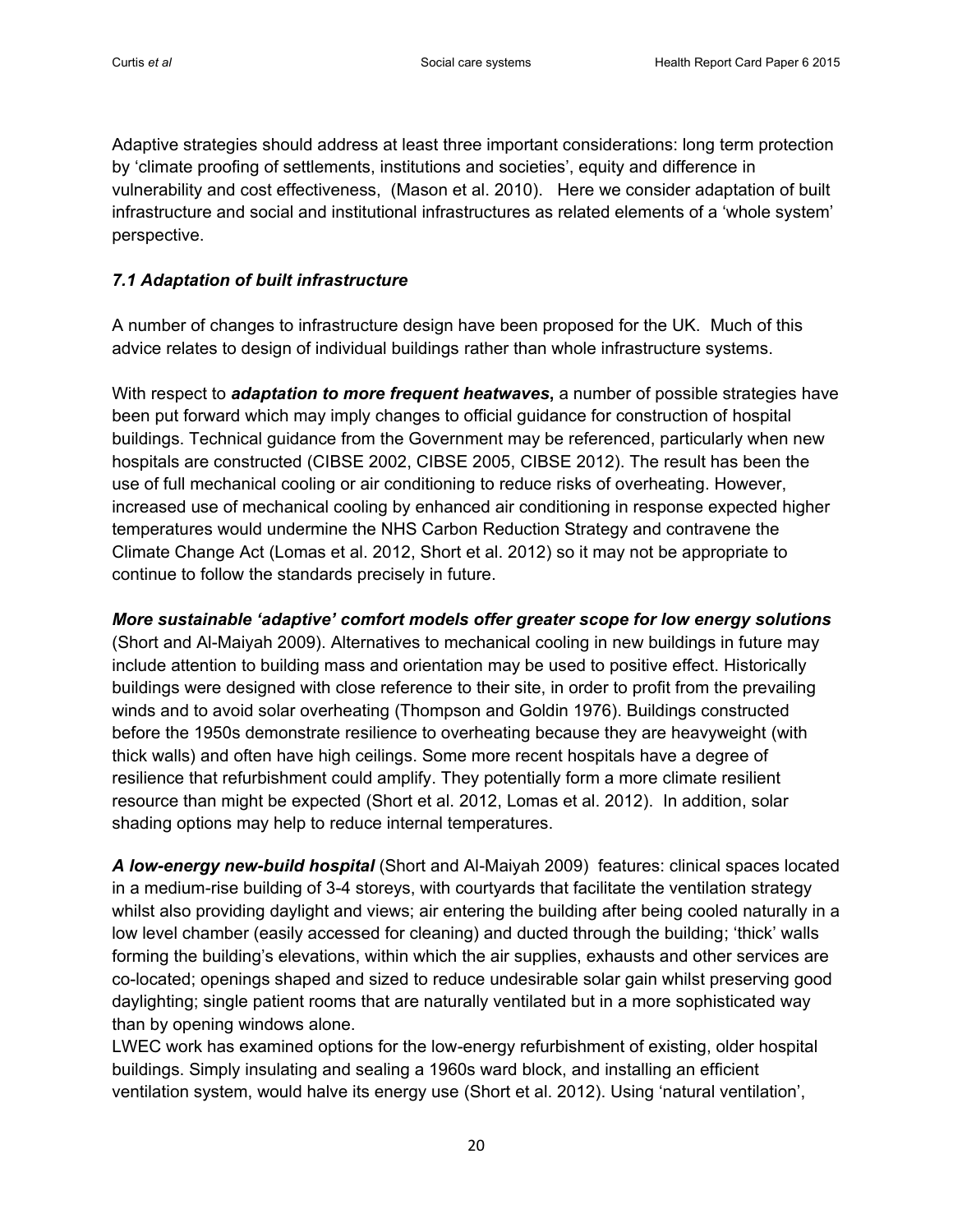various types of external solar shading devices and removing suspended ceilings could deliver greater savings. Research including studies reviewed above suggests that more 'passive' forms of ventilation' could be suitable for many parts of hospital buildings. Advanced Natural Ventilation can be devised to move air through a building (Lomas and Yingchun 2009, Short, Lomas and Woods 2004, Short and Al-Maiyah 2009).

*Options for 1970s courtyard types* have also been presented (Giridharan et al. 2013) . These options include, for an industry-standard model for refurbishment of a 1960s ward block: insulating and sealing it and installing an efficient ventilation system, which would halve its energy use. Using 'natural ventilation', external solar shading devices and adjustment of suspending ceilings which lower room height could deliver even greater savings. The research summarized in section 4.1 also suggests that *refurbishment of pre-1948 buildings* should aim to take the opportunity to improve further the already high resilience of this type of structure, whilst enhancing patient privacy and dignity with design features such as individual patient rooms. These options can be executed in stages and are likely to achieve long term savings through greater energy efficiency. It is suggested that measures of these types might need to be applied differently in different parts of the country, since overheating in hospitals is likely to be especially problematic in more southerly and urban parts of the UK. In these areas the measures proposed could provide effective solutions up to the 2040s (Short et al. 2010).

When considering the *functionality of the wider infrastructure*, adaptation to increasing risks posed by flooding, as well as measures to ensure continued resilience to cold weather events, seem to be priorities. A recent review considers how the literature on flood risk management may apply to the health care service (Menne and Murray 2013). A system-of-systems approach, which takes into account interdependencies between different infrastructure systems, is also required. In order to apply this approach at the local level network flow models seem to be most suitable. These models have potential to assist the development of cost effective adaptation strategies for wider infrastructure of which hospitals are a part (Holden et al. 2013, Arboleda et al. 2009). The ARCC BIOPICCC project also pioneered the use of the NHS Strategic Health Asset Planning and Evaluation toolkit [\(http://shape.dh.gov.uk/](http://shape.dh.gov.uk/)) to map the distribution of NHS estate and facilities in relation to flood risk zones as a way to identify parts of the infrastructure for which adaptation may be most needed. Based on such system wide assessments of infrastructure systems, health services may in future be able to make more comprehensive assessments and deploy more effectively specific adaptation strategies involving modifications to equipment, such as the use of winter tyres for ambulances during cold weather (Thornes et al. 2014), installation of emergency generators at key health facilities to ensure continuity in power supplies (Holden et al. 2013), or strategic planning for future shortages of essential supplies (Grose and Richardson 2014).

#### *7.2 Social and institutional infrastructure adaptation*

Action for adaptation of social infrastructure will include measures to modify collective *social and institutional* factors as well as enhanced understanding of *individual* vulnerability and action to modify individual physiological, psychological and behavioural factors.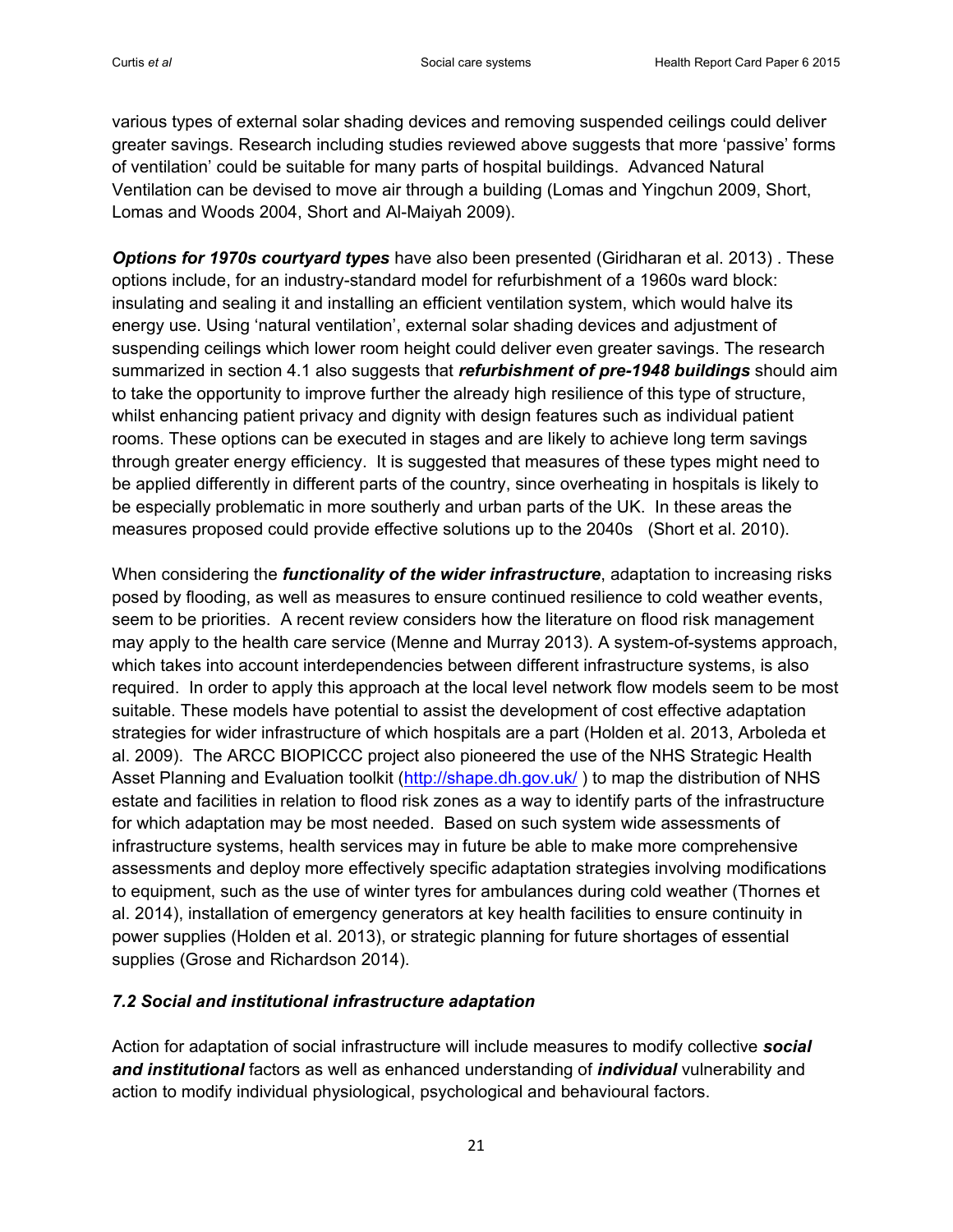The importance of *individual household level adaptation* may be best illustrated by international research including the UK, showing that areas with warmer winters see more pronounced mortality during coldwaves than in countries with colder average winter weather. Comparative studies (Eurowinter\_group 1997, McKee 1989) suggest that behaviours to improve resilience to cold such as clothing and central heating vary and in colder regions protective behaviour is more common. Historic changes in such behaviours over the long term in the UK may have contributed to reductions in cold weather mortality in London over the last century (Carson et al. 2006) Case study research for the BIOPICCC project (Curtis et al. 2012a) also demonstrates that some individuals take what they consider to be effective measures to protect their health during extreme weather events. However, there is relatively little research on whether such behaviour is widespread among those most at risk in the UK population. An international review of ways to reduce heatwave mortality (Bassil and Cole 2010) included only one study from the UK; a local semi-structured survey of 73 older people in Norwich, who would be considered 'vulnerable' to extreme heat, [\(Abrahamson et al. 2008\)](#page-25-0) showed that many of the study participants had little awareness that they were at particular risk due to hot weather but that most made what they considered 'common sense' adaptations to hot weather when it occurred, by altering their routine (e.g. going out or doing heavy chores at cooler times of day), changing other behaviours (such as dress, diet, taking cool showers), and modifying their living environment (e.g. acquiring cars with air conditioning, altering ventilation, using electric fans, drawing on social support of family and friends).

The above mentioned review of international literature on adaptation to hot weather (Bassil and Cole 2010) also showed that most studies of public awareness of adaptive strategies to protect health during extreme weather events have failed to assess whether these are effective for the most socially isolated and marginalized groups, who may be most vulnerable. They suggest that new methods are needed for this purpose. The review found evidence that many people who are aware of public health advice do not practice the advice they receive. Basil and Cole conclude that while the high levels of publicity given to recent heatwave events such as the 2003 heatwave in Europe has made the public more aware, older individuals do not always consider themselves vulnerable, and that extreme weather warnings for different conditions such as high temperature and air pollution can be confusing when issued from different sources and appearing to offer conflicting advice. They also note that there are challenges in assessing whether public awareness and response to public health is improving over time since many programmes have only recently begun, extreme weather events tend to be rare, and the same populations are not always exposed repeatedly to the same types of events.

**Institutional and collective adaptation** to increase resilience to extreme weather includes changes to risk governance and professional practices in health and care services as well as action in wider society to change collective social processes (Wolf et al. 2014). Several authors call for *improvements to the ways that risks are evaluated and responded to*. An adaptive capacity index has been proposed, developed by the MOVE project (see acknowledgements), which considers potential for institutional adaptation in terms of *risk identification, risk reduction, disaster response and adaptive governance* and was applied as a tool to aid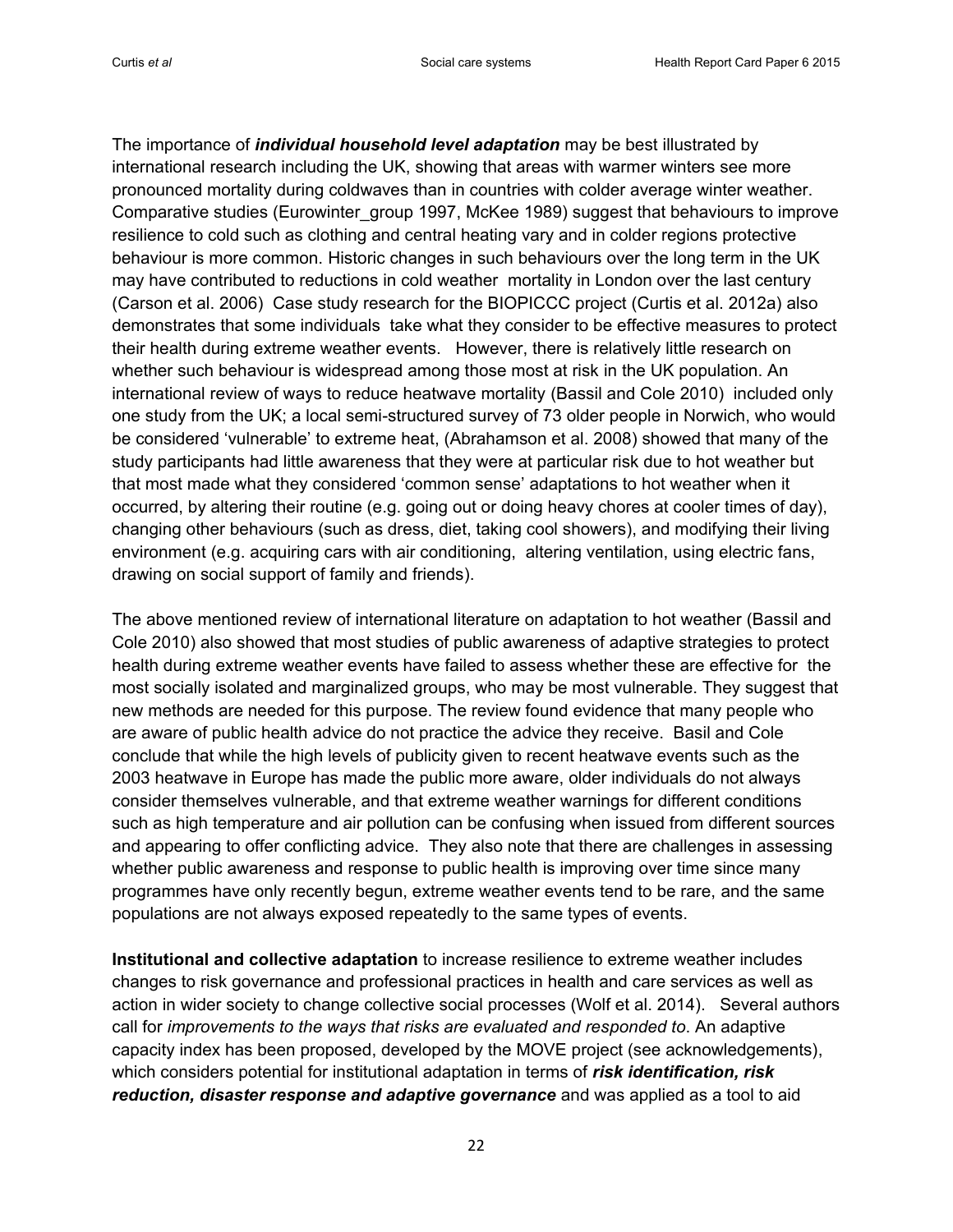reflection and discussion in a case study which interviewed managers of care homes for frail elderly people in two parts of London about their strategies for managing risks of heatwaves (Zaidi and Pelling 2013). This revealed that adaptive capacity was rather limited in most of the institutions surveyed, highlighting the point that management of heatwave related health risks for older people tends to be seen as an issue for the emergency services rather than institutions such as care homes. Since the main disaster response mechanisms were operated through health care checks of the type made routinely under normal conditions, these authors concluded that adaptive capacity mainly depended on the general quality of care, rather than on preparedness and management of extreme weather risks specifically.

Enhanced *risk identification* involves *understanding* the factors that make certain groups in the population relatively vulnerable to extreme weather events, *recording* information on those in the population who are most at risk and *acting* on the information to help target relief efforts particularly towards these groups during extreme weather events. At the aggregate scale, a useful source of local indicators of potential vulnerability to climate change was created for localities in England (Landstroem et al. 2011). The research literature is also beginning to report on findings from real time surveillance systems which in future may become important ways to assess changes in the health and social care system and issue alerts in order to respond to extreme conditions more effectively (Elliot et al. 2014, Hughes et al. 2014). Risk registers allowing community groups and professional carers to locate individual vulnerable people are important resources, but are becoming increasingly difficult to maintain effectively as service provision becomes more fragmented among different providers in the UK, raising questions about data sharing and confidentiality as well as incompatibility of data systems from different agencies (BIOPICCC 2011, Panhuis et al. 2014).

Several authors in the international literature argue for *more integrated planning and preparedness* for extreme weather, which acknowledges the complex interdependencies involved (Lanham et al. 2013 ). The recent Climate Change Risk Assessment (CCRA) for the UK (Field 2012) underlined the need to integrate robust, consistent scientific knowledge with local knowledge to improve resilience (section 5.5.4.4.) and this message has been broadcast in a professional magazine (Kause et al. 2012). Also the CCRA suggests (section 5.3.1 ) that local government policy structures may be in place but are not always effectively implemented throughout the system to the local level, and this is born out through findings in local case studies (Carroll et al. 2010, Costello et al. 2009, Oven et al. 2011, Wistow 2013, Curtis et al. 2014).

It is argued that *sustainable social care* should be based on co-production, mutualism and localism (Evans, Hills and Orme 2012, Joseph, Skinner and Yantzi 2013). For flood risk planning more generally, it is suggested that local knowledge needs to be integrated more effectively with environmental science (Lane et al. 2011, Landstroem et al. 2011). The BIOPICCC project exemplified this kind of approach for health and social care through local case studies (Dominelli 2013, Wistow 2013, LWEC 2014) and it is emphasised also in a report by the independent Stockholm Environment Institute in York (Haq 2010).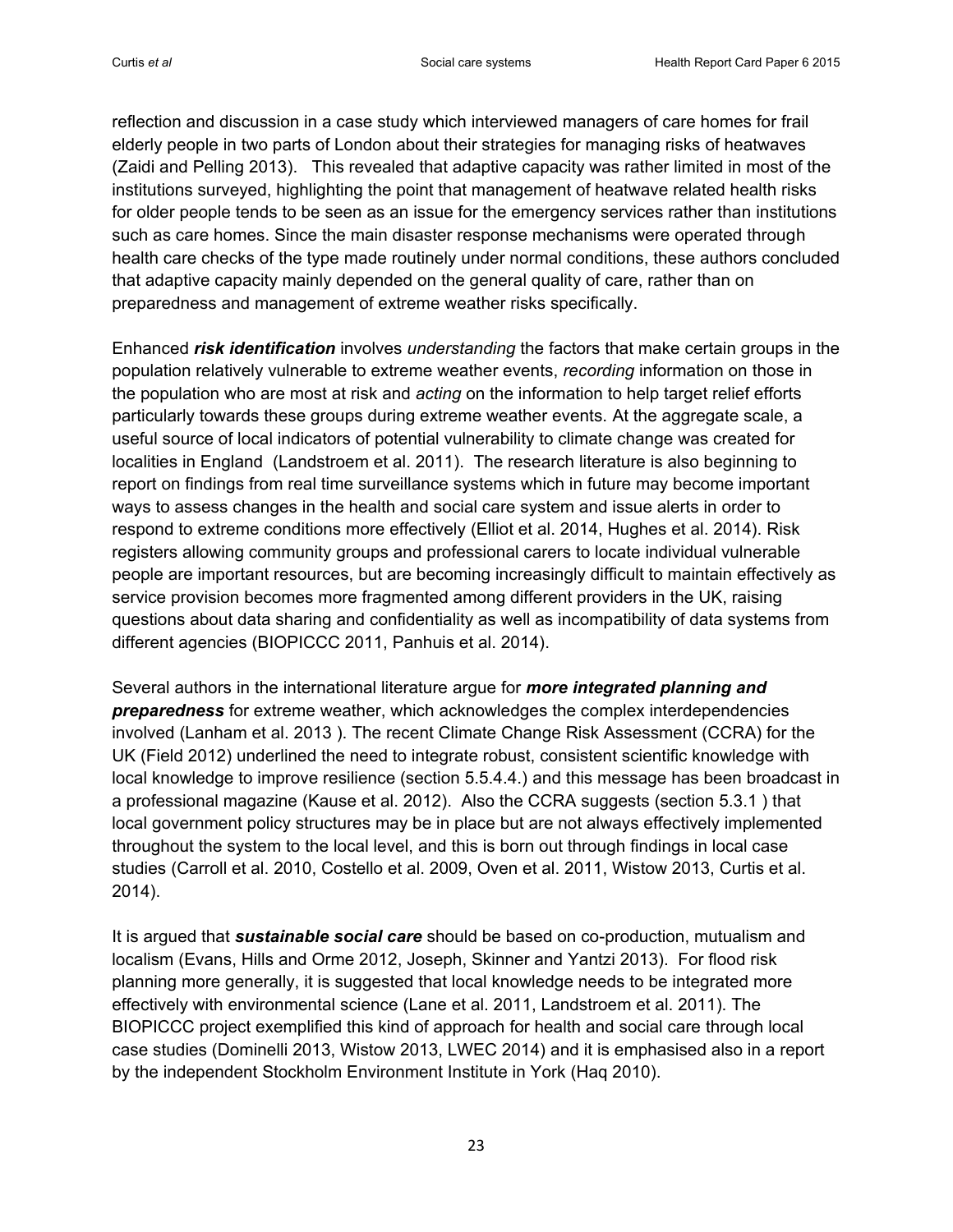Similar emphasis on *integrated planning* comes from the international literature including international reports (IPCC 2011). In Canada, Critical Systems Heuristics (CSH) theory and methods have been applied address problems of public health impacts on climate change and health equity, and was shown to be helpful in engaging stakeholders, and addressing issues of power relations between collaborating partners (Buse 2013). Another Canadian study also emphasises stakeholder engagement and proposes a framework for critical social infrastructure to promote resilience which emphasises processes including connectedness, collaboration and adaptive response (O'Sullivan et al. 2013). In the USA examples include a model for: (a) analysing potential climate impacts at the basin scale; (b) engaging government agencies and stakeholders involved with the natural, human and built and economic dimensions of the system; (c) preparing systems to be more resilient to extreme weather through methods that enhance, and not undermine, climate preparation efforts in the other sectors (Doppelt, Hamilton and Vynne 2011). Planning will also require close collaboration with the non-health sectors (BIOPICCC 2011). In Australia an assessment of strategies for heatwave preparedness (Huang et al. 2013) calls for coordinated action to; reduce heat exposure; improve access to cooling; adapt the built environment; enhance surveillance and early warning systems and public awareness communications.

Reviews emphasise the need for a greater attention to *equity and inclusivity* in society and draw attention to the inequalities between socio-demographic groups in exposures to and impacts of extreme weather (Curtis and Oven 2012). For example the increased care burdens that women are expected to undertake during disasters involving extreme weather events are not always sustainable, especially given changing roles for women in society, and the tendency for formal agencies to pass responsibility down to the level of informal carers in the community in communities without attending to the lack of necessary support services and built infrastructures (Dominelli 2013). Collective action at local level may benefit from solidarity of shared 'place identity' but must also pay attention to inclusive representation of subgroups within communities (Fresque-Baxter and Armitage 2012).

# **8. Conclusions and key messages**

This overview underscores conclusions regarding the forward agenda for research to inform preparedness for extreme weather events in the UK.

Extreme weather events impact the operation of health services through the effects on built, social and institutional infrastructures which support health and health care. It is challenging to accurately forecast the likely pattern of extreme weather events in future decades, especially for local areas within the UK. However, it seems likely that, particularly for heatwaves and floods, the frequency will increase and the pattern will be regionally variable. The impact of these changes on population health and health care systems will depend in part on our ability to adapt to these changes. Adaptation is not generally considered in models projecting likely future health impacts of climate change and more research is needed to allow for the implications of different scenarios for adaptation as well as climate change and their impact on population health. There are particular research gaps concerning ways to anticipate future impacts of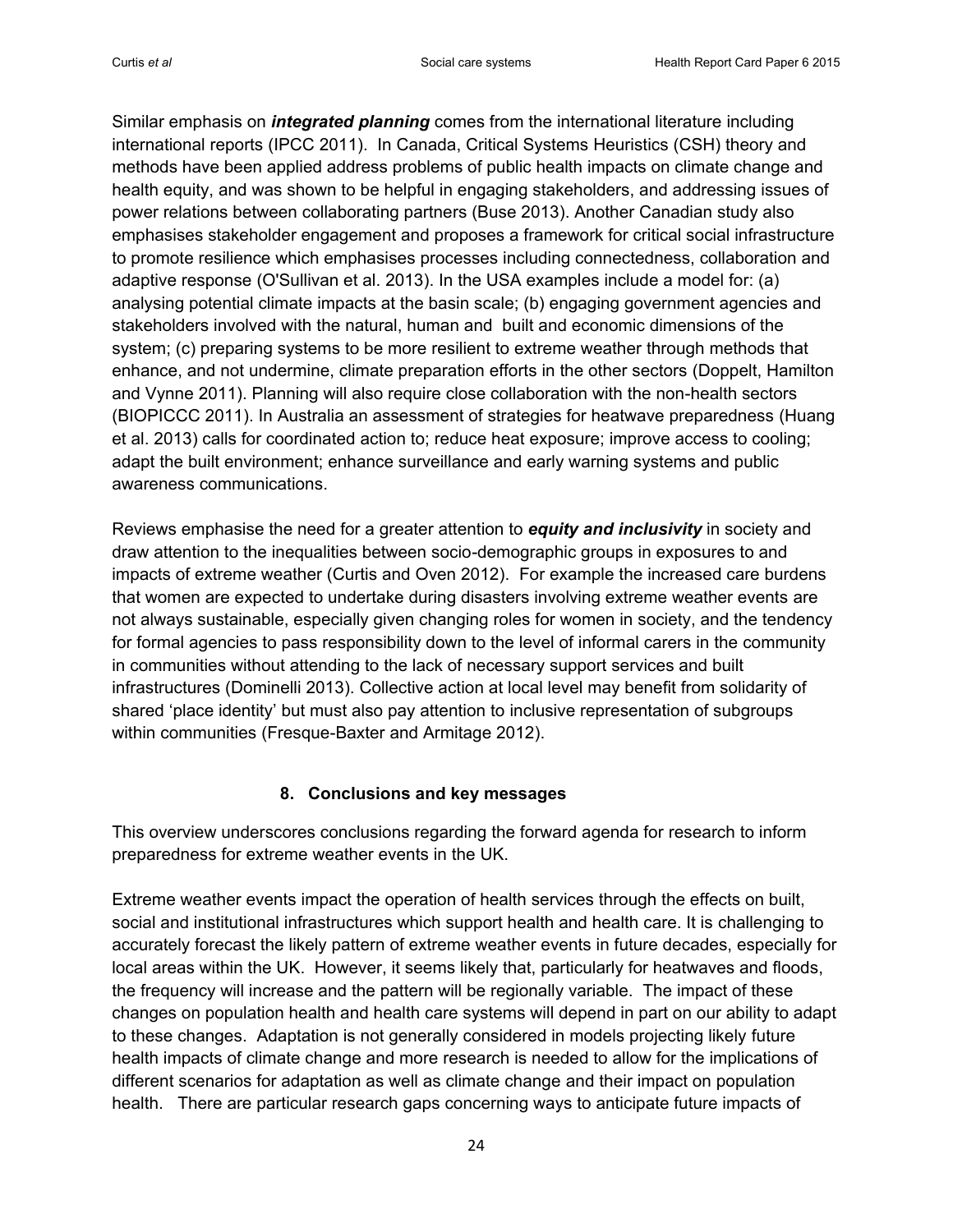extreme weather at the very local scale, where adaptation and resilience measures need to be taken, in addition to action at the wider national or regional scale.

Adaptation will need to include changes to built infrastructure systems, not only by making individual buildings, such as hospitals, more resilient, but also by action to modify the whole network of infrastructure supporting the health care system. Hospitals can already be uncomfortable environments during heatwaves and, without adaptation, are likely to become more so under future climatic conditions. Strategies for effective, resilient low-energy refurbishment and new construction have been developed and modelled and these would allow these buildings to remain resilient well into the present century. Health services depend on a wider built infrastructure system, so research on the impacts of extreme weather and resilience of utilities, transport and communications systems needs to be brought to bear in adaptation of health services to climate change.

Also institutions and communities will need to adapt their practices to improve resilience of health and health care to extreme weather. Preparedness and emergency response strategies need to extend beyond the emergency response services and to include health and social care providers more generally. Much of the existing evidence driving policy relates to activity in hospitals, and more research is needed on current and future impacts of extreme weather on primary and ambulatory services in the UK. More needs to be done to encourage an integrated approach across different parts of health and social care services, and there are gaps in research about how effectively national governmental advice about evidence-based good practice is filtering through the health and social care system to affect practice on the ground. Evaluation of the various sources of guidance and 'toolkits' now available is needed. Communities have an important role to play in adaptation and resilience and research is only beginning to build on how far changing behaviour and practices by individuals and communities, as well as professional carers may modify the potential impact of extreme events under conditions of climate change.

#### **Acknowledgements**

Contributions for this report were received from researchers associated with the following research projects:

- **Built Infrastructure for Older People's Care in Conditions of Climate Change (BIOPICCC)**. Funded by EPSRC. Dr Katie Oven, Dr Jonathan Wistow, Prof Lena Dominelli
- **Design and Delivery of Robust Hospital Environments in a Changing Climate (DeDeRHECC)** Funded by EPSRC. Professor C. Alan Short and Dr Alistair Fair Cambridge University. See: [www.robusthospitals.org.uk.](http://www.robusthospitals.org.uk/) Also, a summary of the refurbishment work can be seen in two films, which may be downloaded or streamed at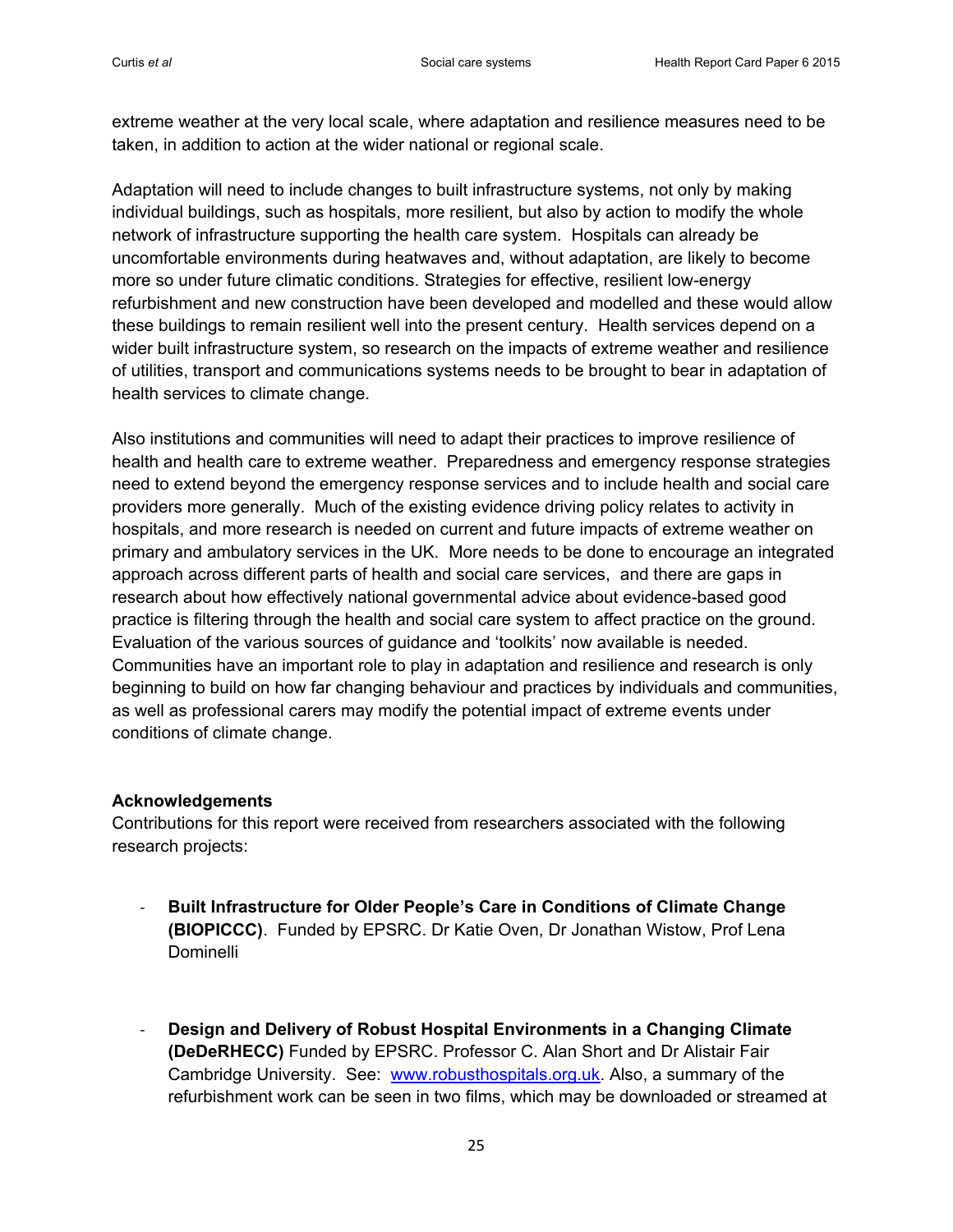[http://sms.cam.ac.uk/media/1446036 \(30](http://sms.cam.ac.uk/media/1446036%20(30) minute version) <http://sms.cam.ac.uk/media/1559781> (10 minute version)

#### **We also acknowledge advice from:**

- Dr Zehra Zaidi and Professor Mark Pelling Kings College London in respect of the following study:Rapid climate change in the UK; towards an institutional theory of adaptation Funded by ESRC; Methods for the Improvement of vulnerability Assessment in Europe (MOVE)<http://www.move-fp7.eu/index.php?module=main> (funded by EU FP7).
- Dominic Hames, HR Wallingford.

#### **References**

- <span id="page-25-0"></span>Abrahamson, V., J. Wolf, I. Lorenzoni, B. Fenn, S. Kovats, P. Wilkinson, W. N. Adger & R. Raine (2008) Perceptions of heatwave risks to health: interview-based study of older people in London and Norwich, UK. *Journal of Public Health,* 31**,** 119-126.
- Alderman, K., L. R. Turner & S. Tong (2012) Floods and human health: A systematic review. *Environment International,* 47**,** 37-47.
- Arboleda, C., D. Abraham, J.-P. Richard & R. Lubitz (2009) Vulnerability assessment of health care facilities during disaster events. *Journal of Infrastructure Systems,* 15**,** 149-161.
- Astrom, D., F. Bertil & R. Joacim (2011) Heatwave morbidity and mortality in the elderly population: a review of recent studies. *Maturitas,* 69**,** 99-105.
- Bambra, C. (2011) Real world reviews: a beginner's guide to undertaking systematic reviews of public health policy interventions. *Journal of Epidemiology and Community Health,* 65**,** 14-19.
- Bassil, K. L. & D. C. Cole (2010) Effectiveness of Public Health Interventions in Reducing Morbidity and Mortality during Heat Episodes: a Structured Review. *International Journal of Environmental Research and Public Health,* 7**,** 991-1001.
- Beynon, C., S. Wyke, I. Jarman, M. Robinson, J. Mason, K. Murphy, M. A. Bellis & C. Perkins (2011) The cost of emergency hospital admissions for falls on snow and ice in England during winter 2009/10: a cross sectional analysis. *Environmental Health,* 10.
- BIOPICCC. 2011. Climate Change, Risk and Resilience: Lessons fro Health and Social Care Cross Sector Symposium. In association iwth the Social Care Institute for Excellence (SCIE) Coordination Network meeting 21.10.11. https:/[/www.dur.ac.uk/geography/research/researchprojects/biopiccc/publications/reports](http://www.dur.ac.uk/geography/research/researchprojects/biopiccc/publications/reports_for_stakeholders/) for stakeholders/
- Brager, G. S. & R. de Dear (2000) A standard for natural ventilation. *Ashrae Journal,* 42**,** 21-+.
- Brown, S. & G. Walker (2008) Understanding heat wave vulnerability in nursing and residential homes. *Building Research and Information,* 36**,** 363-372.
- Burton, A. J., H. J. Bambrick & S. Friel (2014) Is enough attention given to climate change in health service planning? An Australian perspective. *Global health action,* 7**,** 23903- 23903.
- Buse, C. (2013) Intersectoral action for health equity as it relates to climate change in Canada: contributions from critical systems heuristics. *Journal of Evaluation in Clinical Practice,* 19**,** 1095-1100.
- Carlsen, H., K. H. Dreborg & P. Wikman-Svahn (2013) Tailor-made scenario planning for local adaptation to climate change. *Mitigation and Adaptation Strategies for Global Change,* 18**,** 1239-1255.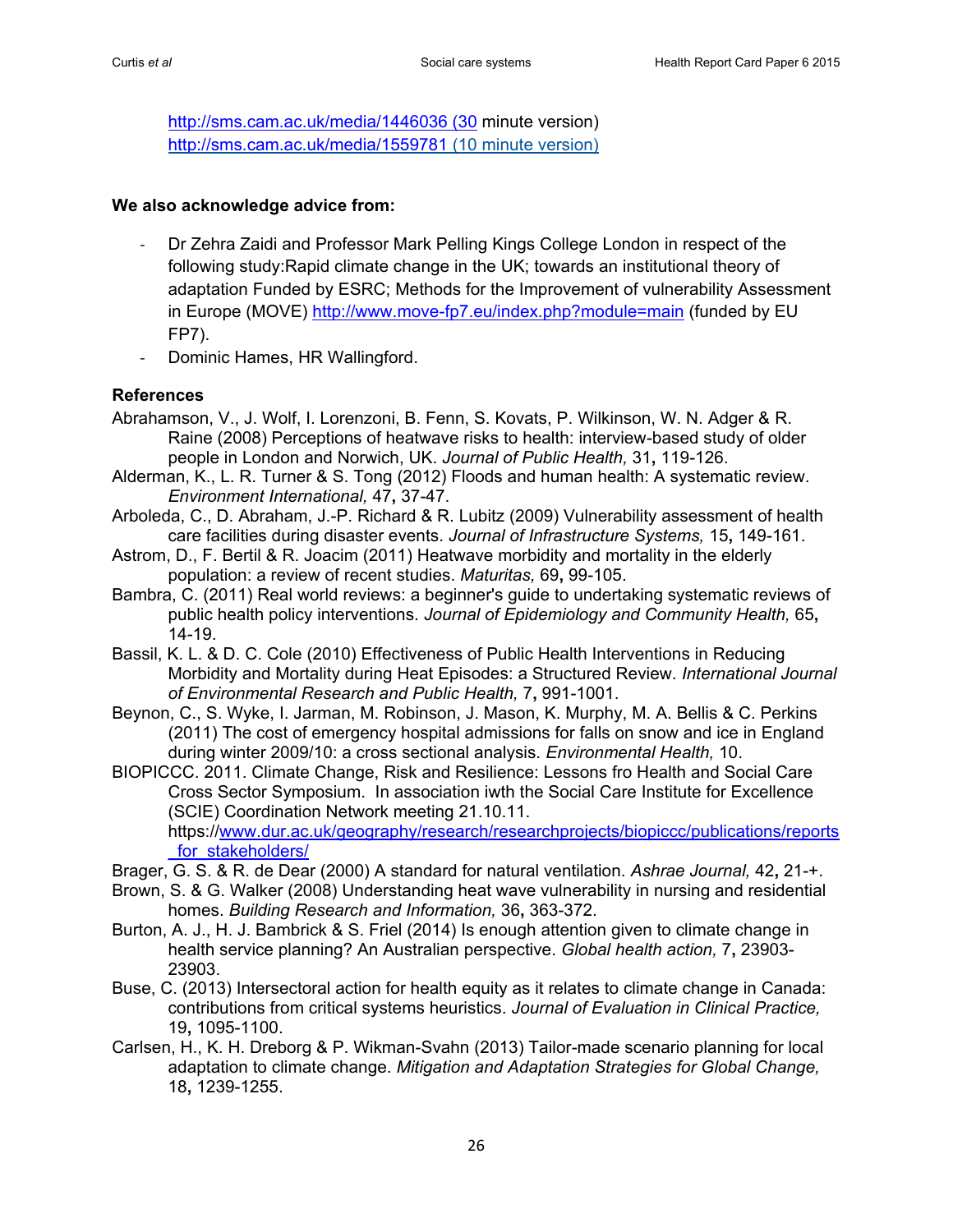- Carmichael, C., G. Bickler, S. Kovats, D. Pencheon, V. Murray, C. West & Y. Doyle (2013) Overheating and hospitals: what do we know: . *Hospital Administration* 2.
- Carolan-Olah, M. & D. Frankowska (2014) High environmental temperature and preterm birth: A review of the evidence. *Midwifery,* 30**,** 50-59.
- Carroll, B., R. Balogh, H. Morbey & G. Araoz (2010) Health and social impacts of a flood disaster: responding to needs and implications for practice. *Disasters,* 34**,** 1045-1063.
- Carroll, B., H. Morbey, R. Balogh & G. Araoz (2009) Flooded homes, broken bonds, the meaning of home, psychological processes and their impact on psychological health in a disaster. *Health and Place,* 15**,** 543-547.
- Carson, C., S. Hajat, B. Armstrong & P. Wilkinson (2006) Declining vulnerability to temperature related mortality in London over the 20th Century. *American Journal of Epidemiology,* 164**,** 77-84.
- Castelli, A., R. Jacobs, M. Goddard & P. Smith (2011) Health, policy and geography: Insights from a multi-level modelling approach. . *Social Science and Medicine,* 92**,** 61-73.
- Charlesworth, K. E., D. L. Madden & A. G. Capon (2013) Environmentally sustainable health care: using an educational intervention to engage the public health medical workforce in Australia. *New South Wales public health bulletin,* 24**,** 76-80.
- Child, J. & S. Rodrigues (2011) How Organizations Engage with External Complexity: A Political Action Perspective. . *Organization Studies,* 32**,** 803-824.
- CIBSE. 2002. *Guide J: Weather, Solar and Illuminance Data (CD-ROM) (CIBSE Guide J)*. Chartered Institute of Building Services Engineers. https:/[/www.cibseknowledgeportal.co.uk/component/dynamicdatabase/?layout=publicati](http://www.cibseknowledgeportal.co.uk/component/dynamicdatabase/?layout=publication&revision_id=89&st=guide+j) [on&revision\\_id=89&st=guide+j](http://www.cibseknowledgeportal.co.uk/component/dynamicdatabase/?layout=publication&revision_id=89&st=guide+j) (last accessed.
- ---. 2005. *Guide B: Heating, Ventilating, Air Conditioning and Refrigeration (CIBSE Guide B)*. Chartered Institute of Building Services Engineers. https:/[/www.cibseknowledgeportal.co.uk/component/dynamicdatabase/?layout=publicati](http://www.cibseknowledgeportal.co.uk/component/dynamicdatabase/?layout=publication&revision_id=117&st=guide+b) [on&revision\\_id=117&st=guide+b](http://www.cibseknowledgeportal.co.uk/component/dynamicdatabase/?layout=publication&revision_id=117&st=guide+b) (last accessed.
- ---. 2012. *TM44 Inspection of Air Conditioning Systems - NEW EDITION 2012*. Chartered Institute of Building Services Engineers.
- Cilliers, P. (2001) Boundaries, hierarchies and networks in complex systems. . *International Journal of Innovation Management,* 5**,** 135-147.
- Costello, A., M. Abbas, A. Allen, S. Ball, S. Bell, R. Bellamy, S. Friel, N. Groce, A. Johnson, M. Kett, M. Lee, C. Levy, M. Maslin, D. McCoy, B. McGuire, H. Montgomery, D. Napier, C. Pagel, J. Patel, A. Puppim de Oliveira, N. Redclift, H. Rees, D. Rogger, J. Scott, J. Stephenson, J. Twigg, J. Wolff & C. Patterson (2009) Managing the health effects of climate change. *The Lancet,* 373**,** 1693-1733.
- Coulthard, T. J., J. Ramirez, H. J. Fowler & V. Glenis (2012) Using the UKCP09 probabilistic scenarios to model the amplified impact of climate change on drainage basin sediment yield. *Hydrology and Earth System Sciences,* 16**,** 4401-4416.
- Curtis, S. 2010. *Space, Place and Mental Health*. Farnham: Ashgate.
- Curtis, S., L. Dominelli, C. Dunn, J. Erskine, K. Oven, S. Reaney, J. Wistow, R. Holden, S. Nodwell & D. Val. 2012a. *Built Infrastructure of Older People's Care in Conditions of Climate Change (BIOPICCC) Summary of Key Findings for Horsham District Council and West Sussex County Council* Durham University. https:/[/www.dur.ac.uk/resources/geography/BIOPICCC/Toolkit/biopiccc\\_toolkit\\_appendix](http://www.dur.ac.uk/resources/geography/BIOPICCC/Toolkit/biopiccc_toolkit_appendix_6f.pdf) [\\_6f.pdf](http://www.dur.ac.uk/resources/geography/BIOPICCC/Toolkit/biopiccc_toolkit_appendix_6f.pdf) (last accessed.
- Curtis, S., W. Gesler, V. Wood, I. Spencer, M. J., H. Close & J. Reilly (2013) Compassionate containment? Balancing technical safety and therapy in the design of psychiatric wards. *Social Science & Medicine,* 97**,** 201 - 209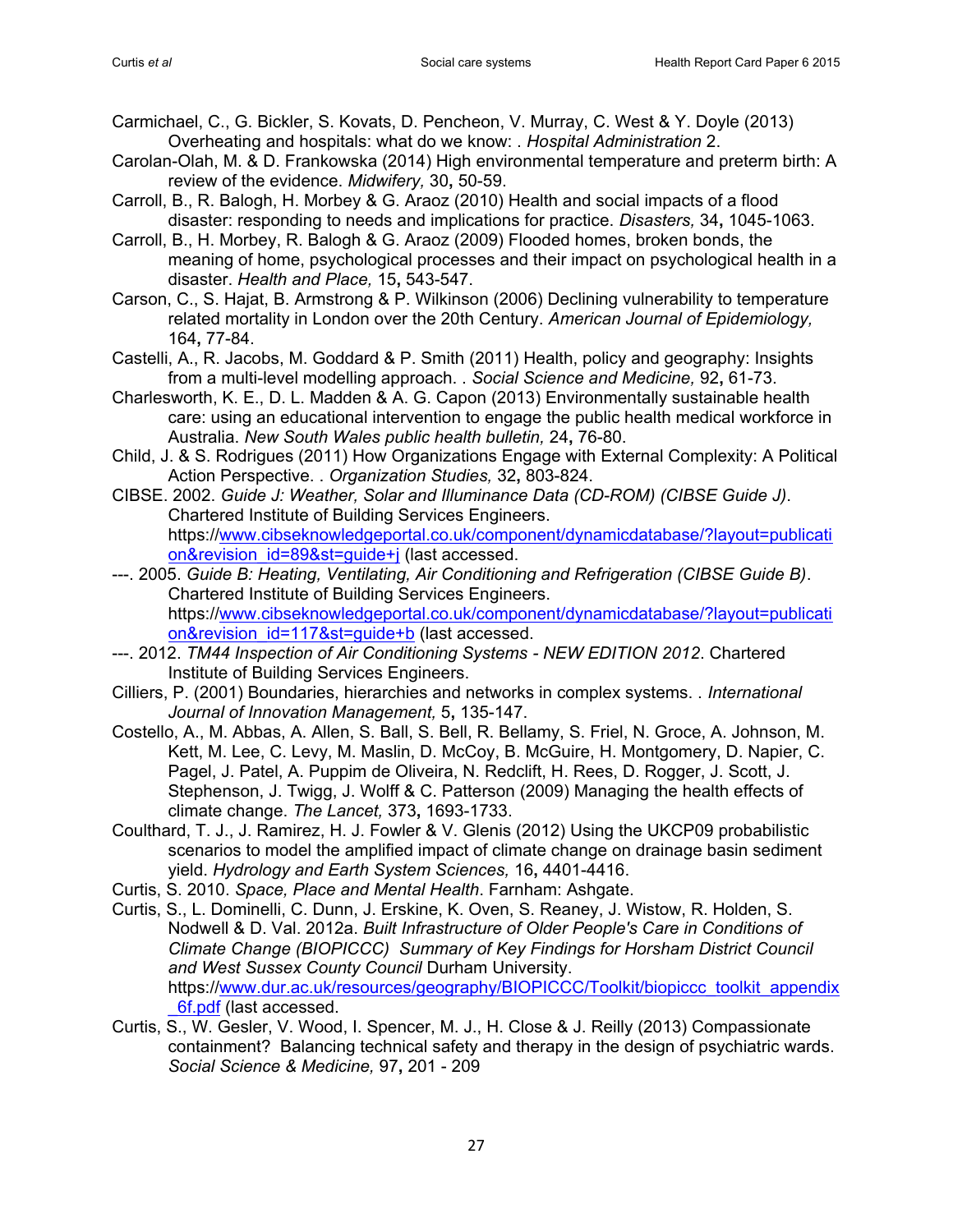- Curtis, S., K. J. Oven, J. Wistow, L. Dominelli, C. Dunn & S. Curtis (2014) Building resilience to extreme weather events in complex local health care systems: the example of older people's health and care services in England. *under review*.
- Curtis, S., D. Val, R. Burkhard, C. Dunn, L. Dominelli, R. Holden, S. Nodwell, R. Ohlemuller, K. Oven, S. Reaney, M. Riva, M. Stewart & J. Wistow (2012b) Built Infrastructure for Older People's Care in Conditions of Climate Change (BIOPICCC). *Chemical Hazards and Poisons Report,* June**,** 45-46.
- Curtis, S. E. & K. J. Oven (2012) Geographies of health and climate change. *Progress in Human Geography,* 36**,** 654-666.
- Davis, F. W. & E. A. Chornesky (2014) Adapting to climate change in California. *Bulletin of the Atomic Scientists,* 70**,** 62-73.
- Defra. 2012. UK Climate Change Risk Assessment: Government Report. London: HM Government.
- DEFRA. 2013. The National Flood Emergency Framework for England. London.
- Department of Health. 2011. Cold Weather Plan for England: Protecting Health and Reducing Harm from Severe Cold Weather. London: Department of Health.
- Department of Health. 2002. Health Effects of Climate Change in the UK 2001/2002. London.
- Dominelli, L. (2013) Mind the Gap: Built Infrastructures, Sustainable Caring Relations, and Resilient Communities in Extreme Weather Events. *Australian Social Work,* 66**,** 204-217.
- Doppelt, B., R. Hamilton & S. Vynne. 2011. Preparing Communities for the Impacts of Climate Change in Oregon, USA. In *Economic, Social and Political Elements of Climate Change,*  ed. W. L. Filho, 725-731.
- Ebi, K. L. (2014) Health in the New Scenarios for Climate Change Research. *International Journal of Environmental Research and Public Health,* 11**,** 30-46.
- Elliot, A. J., A. Bone, R. Morbey, H. E. Hughes, S. Harcourt, S. Smith, P. Loveridge, H. K. Green, R. Pebody, N. Andrews, V. Murray, M. Catchpole, G. Bickler, B. McCloskey & G. Smith (2014) Using real-time syndromic surveillance to assess the health impact of the 2013 heatwave in England. *Environmental research,* 135**,** 31-6.
- Environment Agency. 2014. Flood Map for Planning (Rivers and Sea).
- Eurowinter group (1997) Cold exposure and winter mortality from ischaemic heart disease, cerebrovascular disease, respiratory diseases and all causes in warm and cold regions of Europe. *Lancet,* 349**,** 1341-1346.
- Evans, E., J. Simm, C. Thorne, N. Arnell, T. Ashley, T. Hess, S. Lane, J. Morris, E. Nicholls, E. Penning-Rowsell, A. Renard, A. Saul, S. Tapsell, A. Watkinson & H. Wheater. 2008. An update of the Foresight future flooding qualitative risk analysis. London.
- Evans, S., S. Hills & J. Orme (2012) Doing More for Less? Developing Sustainable Systems of Social Care in the Context of Climate Change and Public Spending Cuts. *British Journal of Social Work,* 42**,** 744-764.
- Few, R., M. Ahern, F. Matthies & S. Kovats. 2004 *Floods, health and climate change: a strategic review*. Norwich: University of East Anglia.
- Few, R. & F. Matthies. 2006. *Flood Hazards and Health: Responding to Present and Future Risks*. London: Earthscan.
- Few, R., Matthies, F. 2007. *Flood Hazards and Health.* . London: Earthscan.
- Field, C., Barros, V. Stocker, T. et al (eds). 2012. Managing the risks of Extreme Events and Disasters to Advance Climate Change Adaptation. A Special Report of Groups I and II of the Intergovernmental Panel on Climate Change (IPCC). Cambridge.
- Foresight. 2004. *Future Flooding Volume 1: Future Risks and their Drivers*. London: Foresight Directorate. Flood and Coastal Defence Project of the Foresight Programme, Office of Science and Technology, HM Government.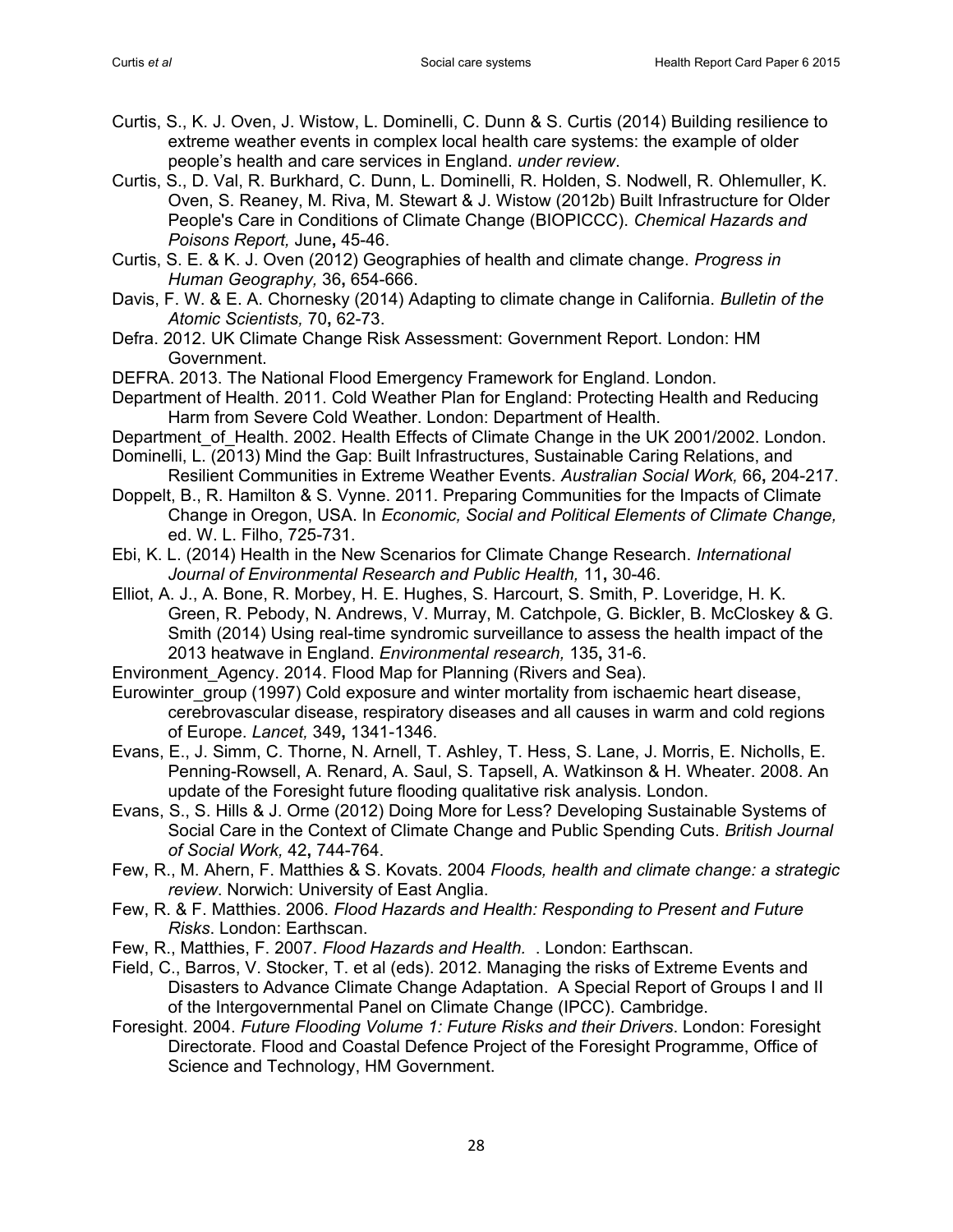- Fresque-Baxter, J. A. & D. Armitage (2012) Place identity and climate change adaptation: a synthesis and framework for understanding. *Wiley Interdisciplinary Reviews-Climate Change,* 3**,** 251-266.
- Giridharan, R., K. J. Lomas, C. A. Short & A. Fair (2013) Performance of hospital spaces in summer: A case study of a 'Nucleus'-type hospital in the UK Midlands. *Energy and Buildings* 66**,** 315-328.
- Green, H. K., N. J. Andrews, G. Bickler & R. G. Pebody (2012) Rapid estimation of excess mortality: nowcasting during the heatwave alert in England and Wales in June 2011. *Journal of Epidemiology and Community Health,* 66**,** 866-868.
- Grose, J. & J. Richardson (2014) Strategies to identify future shortages due to interruptions in the health care procurement supply chain and their impact on health services: a method from the English National Health Service. *Journal of Health Services Research & Policy,* 19**,** 19-26.
- Gwilliam, J., M. Fedeski, S. Lindley, N. Theuray & J. Handley (2006) Methods for assessing risk from climate hazards in urban areas. *Proceedings of the Institution of Civil Engineers-Municipal Engineer,* 159**,** 245-255.
- Hajat, S., W. Bird & A. Haines (2004) Cold weather and GP consultations for respiratory conditions by elderly people in 16 locations in the UK. *European Journal of Epidemiology,* 19**,** 959-968.
- Hajat, S. & A. Haines (2002) Associations of cold temperatures with GP consultations for respiratory and cardiovascular disease amongst the elderly in London. *International Journal of Epidemiology,* 31**,** 825-830.
- Hajat, S., R. S. Kovats & K. Lachowycz (2007) Heat-related and cold-related deaths in England and Wales: who is at risk? *Occupational and Environmental Medicine,* 64**,** 93-100.
- Hajat, S., S. Vardoulakis, C. Heaviside & B. Eggen (2014) Climate change effects on human health: projections of temperatures-related mortality for the UK during the 2020s, 2050s and 2080s. . *Journal of Epidemiology and Community Health,* published on line and forthcoming**,** 1-8
- Hames, D. & S. Vardoulakis. 2012. Climate Change Risk Assessment for the Health Sector. London: Department for Environment, Food and Rural Affairs (Defra).
- Haq, G., Brown, D., Hards, S. 2010. Older people and Climate Change: the Case for Better Engagement. Stockholm, Sweden.
- Health\_Facilities\_Scotland. 2006. *Scottish Health Technical Memorandum 55 - Windows*
- Holden, R., D. Val, R. Burkhard & S. Knodwell (2013) A network flow model for infrastructures at the local scale. *Safety Science***,** 51- 60.
- Huang, C., A. G. Barnett, Z. Xu, C. Chu, X. Wang, L. R. Turner & S. Tong (2013) Managing the Health Effects of Temperature in Response to Climate Change: Challenges Ahead. *Environmental Health Perspectives,* 121**,** 415-419.
- Hughes, H. E., R. Morbey, T. C. Hughes, T. E. Locker, T. Shannon, C. Carmichael, V. Murray, S. Ibbotson, M. Catchpole, B. McCloskey, G. Smith & A. J. Elliot (2014) Using an Emergency Department Syndromic Surveillance System to investigate the impact of extreme cold weather events. *Public Health,* 128**,** 628-635.
- Hughes, S., M. A. Bellis, W. Bird & J. R. Ashton. 2004. Weather forecasting as a public health tool. Liverpool: Centre for Public Health, Faculty of Health and Applied Social Sciences , Liverpool John Moores University.
- Intergovernmental Panel on Climate Change. 2011. Managing the Risks of Extreme Events and Disaster to Advance Climate Change Adaptation (SREX) New York,.
- IPCC. 2011. Managing the Risks of Extreme Events and Disasters to Advance Climate Change Adaptation (SREX). Summary for Policy Makers. IPCC Working Groups I and II.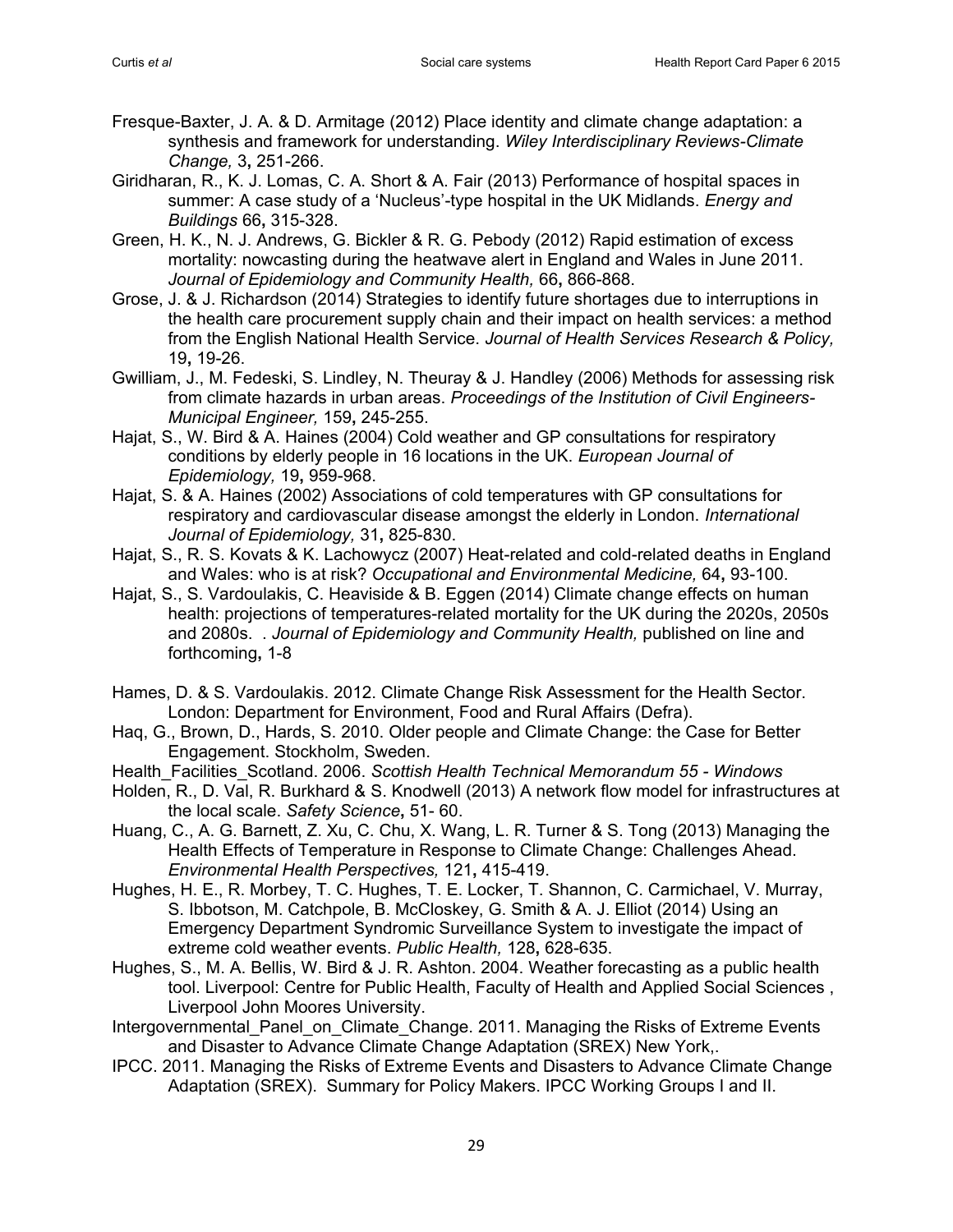- ---. 2013. Summary for Policymakers. In: Climate Change 2013: The Physical Science Basis. Contribution of Working Group I to the Fifth Assessment Report of the Intergovernmental Panel on Climate Change ed. T. F. Stocker, D. Qin, G.-K. Plattner, M. Tignor, S.K. Allen, J. Boschung, A. Nauels, Y. Xia, V. Bex and P.M. Midgley (eds).
- ---. Forthcoming. Managing the Risks of Extreme Events and Disasters to Advance Climate Change Adaptation. In *IPCC Special Report*. Intergovernmental Panel on Climate Change.
- Jones, M. R., H. J. Fowler, C. G. Kilsby & S. Blenkinsop (2013) An assessment of changes in seasonal and annual extreme rainfall in the UK between 1961 and 2009. *International Journal of Climatology,* 33**,** 1178-1194.
- Joseph, G. M., M. W. Skinner & N. M. Yantzi (2013) The weather-stains of care: Interpreting the meaning of bad weather for front-line health care workers in rural long-term care. *Social Science & Medicine,* 91**,** 194-201.
- Kause, J., R. Fielding, V. Arnell-Cullen & D. Sandeman (2012) Team working. Care delivery model can ease winter pressures. *The Health service journal,* 122**,** 25-7.
- Klinger, C., M. Landeg & V. Murray (2014) Power outages, extreme events and health: a systematic review of the literature from 2011-2012. *PLOS Currents Disasters.*
- Landstroem, C., S. J. Whatmore, S. N. Lane, N. Odoni, N. Ward & S. Bradley (2011) Coproducing flood risk knowledge: redistributing expertise in critical 'participatory modelling'. *Environment and Planning A,* 43**,** 1617-1633.
- Lane, S. N., N. Odoni, C. Landstroem, S. J. Whatmore, N. Ward & S. Bradley (2011) Doing flood risk science differently: an experiment in radical scientific method. *Transactions of the Institute of British Geographers,* 36**,** 15-36.
- Lanham, H., L. Leykum, B. Taylor, C. McCannon, R. Lindberg & R. Lester (2013 ) How complexity science can inform scale-up and spread in health care: Understanding the role of self-organization in variation across local contexts. *Social Science & Medicine*.
- Lee, S. J., S. Hajat, P. J. Steer & V. Filippi (2008) A time-series analysis of any short-term effects of meteorological and air pollution factors on preterm births in London, UK. *Environmental Research,* 106**,** 185-194.
- Lindley, S., J. Kandeh, N. Lawson, R. Christian & M. O'Neill. 2011. Climate change, justice and vulnerability. York.
- Lomas, K. J. & R. Giridharan (2012) Thermal comfort standards, measured internal temperatures and thermal resilience to climate change of free-running buildings: A case-study of hospital wards. *Building and Environment,* 55**,** 57-72.
- Lomas, K. J., R. Giridharan, C. A. Short & A. J. Fair (2012) Resilience of 'Nightingale' hospital wards in a changing climate. *Building Services Engineering Research & Technology,* 33**,** 81-103.
- Lomas, K. J. & J. Yingchun (2009) Resilience of naturally ventilated buildings to climate change: advanced natural ventilation and hospital wards. *Energy and Buildings,* 41**,** 629-653.
- LWEC. 2014. Ensuring resilience in care for older people: How can services continue to support the well-being of older people and be resilient to extreme weather events? Policy and Practice Note no. 6. Living with Environmental Change Programme.
- Maheswaran, R., D. Chan, P. T. Fryers, C. McManus & H. McCabe (2004) Socio-economic deprivation and excess winter mortality and emergency hospital admissions in the South Yorkshire Coalfields Health Action Zone, UK. *Public Health,* 118**,** 167-176.
- Mason, V., H. Andrews & D. Upton (2010) The psychological impact of exposure to floods. *Psychology Health & Medicine,* 15**,** 61-73.
- Mavrogianni, A., M. Davies, M. Batty, S. E. Belcher, S. I. Bohnenstengel, D. Carruthers, Z. Chalabi, B. Croxford, C. Demanuele, S. Evans, R. Giridharan, J. N. Hacker, I. Hamilton, C. Hogg, J. Hunt, M. Kolokotroni, C. Martin, J. Milner, I. Rajapaksha, I. Ridley, J. P. Steadman, J. Stocker, P. Wilkinson & Z. Ye (2011) The comfort, energy and health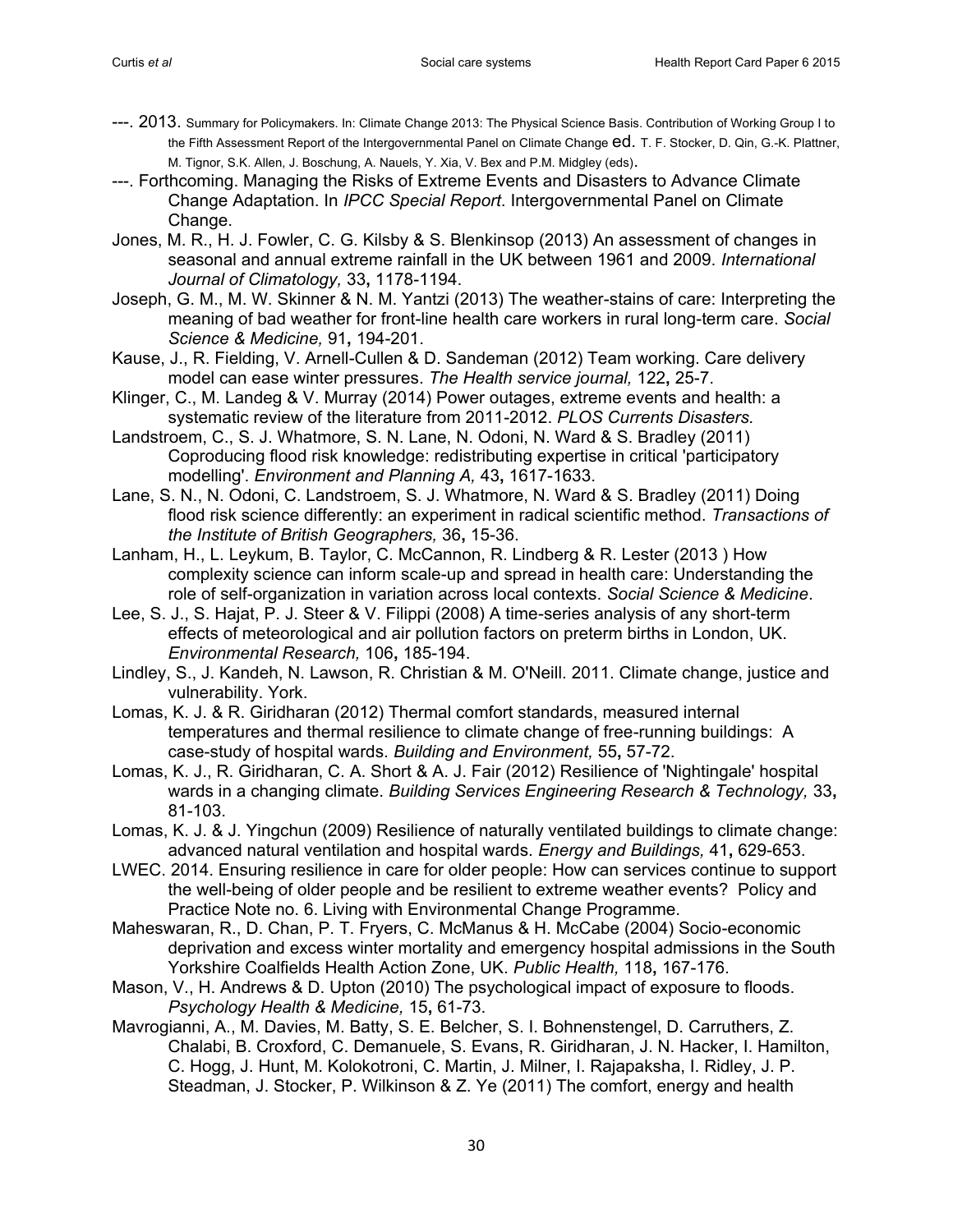implications of London's urban heat island. *Building Services Engineering Research & Technology,* 32**,** 35-52.

- Mayhew, S., S. Van Belle & M. Hammer (2014) Are we ready to build health systems that consider the climate? *Journal of Health Services Research & Policy,* 19**,** 124-127.
- McGain, F. & C. Naylor (2014) Environmental sustainability in hospitals a systematic review and research agenda. *Journal of Health Services Research & Policy,* 19**,** 245-252.
- Mcgregor, G., Pelling M. & T. Wolf. 2007. Social Impact of Heatwaves: Science Report, SC 20061/R6 Environment Agency, UK.
- McGuinn, L., S. Hajat, P. Wilkinson, B. Armstrong, H. R. Anderson, V. Monk & R. Harrison (2013) Ambient temperature and activation of implantable cardioverter defibrillators. *International Journal of Biometeorology,* 57**,** 655-662.
- McKee, C. (1989) Deaths in winter: can Britain learn from Europe. *European Journal of Epidemiology,* 5**,** 178-182.
- Menne, B. & V. Murray. 2013. Floods in the WHO European Region: health effects and their prevention. Copenhagen, Denmark: World Health Organiation European Office.
- Michelozzi, P., G. Accetta, M. De Sario, D. D'Ippoliti, C. Marino & M. Baccini (2009) High Temperature and Hospitalizations for Cardiovascular and Respiratory Causes in 12 European Cities. *American Journal of Respiratory and Critical Care Medicine,* 179**,** 383- 389.
- Mori, M., M. Watanabe, H. Shiogama, J. Inuoue & M. Kimoto (2014) Robust arctic sea-ice influrnece on the frequesnt Eurasian cold winters in past decades. *Nature GeoScience,* Published online.
- National Grid Electricity Transmission PLC. 2010. *Climate change Adaptation Report. Available online: [<http://www.ukcip.org.uk/wordpress/wp](http://www.ukcip.org.uk/wordpress/wp-content/PDFs/RP_National_Grid_Electricity.pdf)*
	- *[content/PDFs/RP\\_National\\_Grid\\_Electricity.pdf>](http://www.ukcip.org.uk/wordpress/wp-content/PDFs/RP_National_Grid_Electricity.pdf) Accessed: 15 November 2010.*
- Neria, Y., A. Nandi & S. Galea (2008) Post-traumatic stress disorder following disasters: a systematic review. *Psychological Medicine,* 38**,** 467-480.
- NHS. 2010. *Heatwave Plan for England: Protecting Health and Reducing Harm from Extreme Heat and Heatwaves*. London: Emergency Preparedness Division
- O'Sullivan, T., C. Kuziemsky, D. Toal-Sullivan & W. Cornell (2013) Unraveling the complexities of disaster management: a framework for critical social infrstructure ot promote population health and resilience. *Social Science & Medicine,* 93**,** 238-246.
- Office for National Statistics. 2013. Excess Winter Mortality in England and Wales, 2012/13 (Provisional) and 2011/12 (Final). London: ONS.
- Ohl, C. A. & S. Tapsell (2000) Flooding and human health. *British Medical Journal,* 321**,** 1167- 1168.
- Oven, K. J., S. E. Curtis, C. Max, C. A. Short & A. Fair. 2011. Climate Change, Risk and Resilience: Lessons for Health and Social Care. Cross Sector Symposium Report. Adaptation and Resilience to a Changing Climate (ARCC) Network and the Social Care Institute for Excellence. Available online: [http://www.dur.ac.uk/resources/geography/BIOPICCC/ARCC\\_SCIE\\_cross\\_sector\\_symp](http://www.dur.ac.uk/resources/geography/BIOPICCC/ARCC_SCIE_cross_sector_symposium_report_final.pdf) [osium\\_report\\_final.pdf](http://www.dur.ac.uk/resources/geography/BIOPICCC/ARCC_SCIE_cross_sector_symposium_report_final.pdf) Accessed 16 February 2012.
- Oven, K. J., S. E. Curtis, S. Reaney, M. Riva, M. G. Stewart, R. Ohlemueller, C. E. Dunn, S. Nodwell, L. Dominelli & R. Holden (2012) Climate change and health and social care: Defining future hazard, vulnerability and risk for infrastructure systems supporting older people's health care in England. *Applied Geography,* 33**,** 16-24.
- Page, L. A., S. Hajat, R. S. Kovats & L. M. Howard (2012) Temperature-related deaths in people with psychosis, dementia and substance misuse. *British Journal of Psychiatry,* 200**,** 485- 490.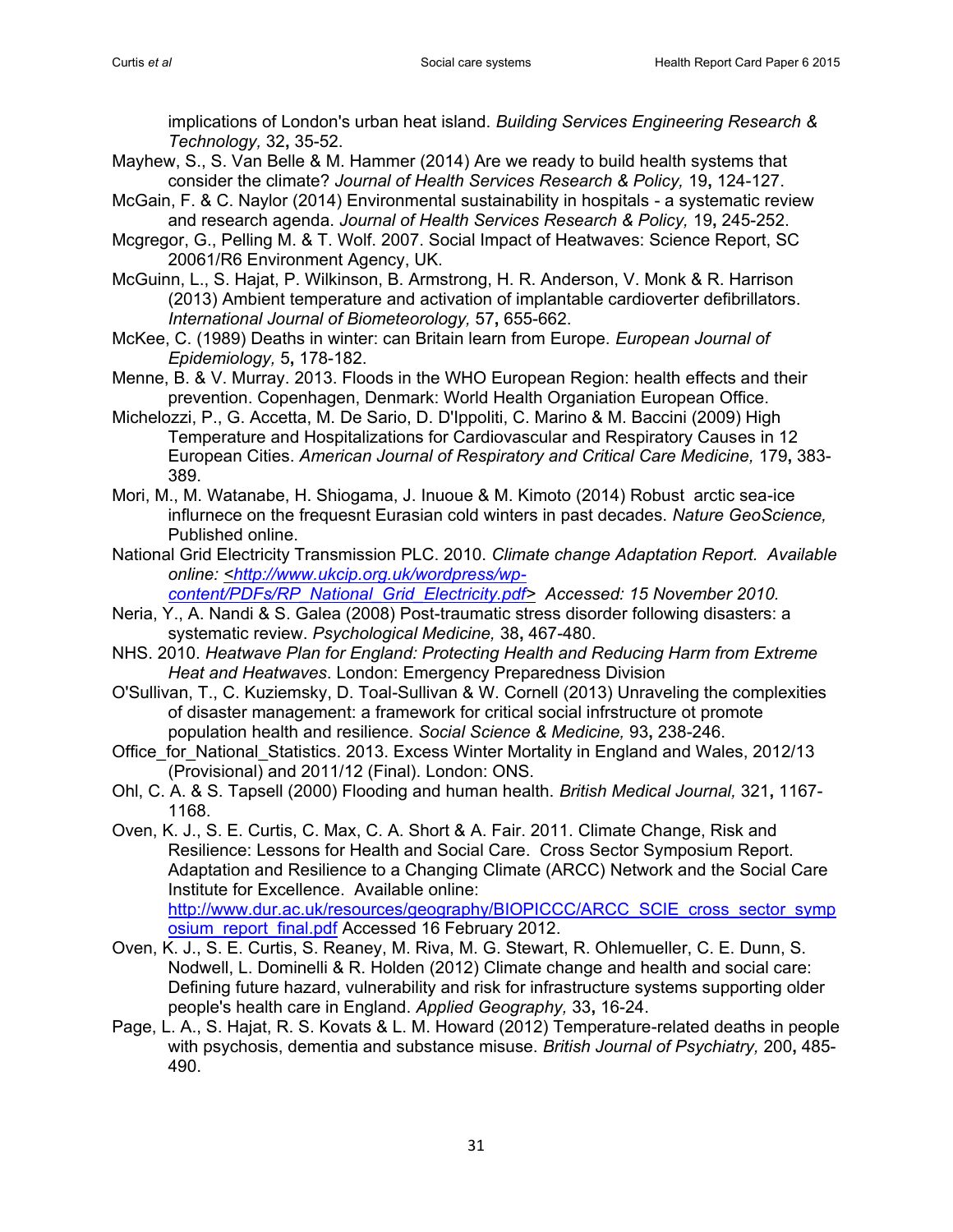Panhuis, W., P. Paul, C. Emerson, J. Grefenstette, R. Wilder, A. Herbst, D. Hemann & D. Burke (2014) A systematic review of barriers to data sharing in public health. *BMC public health,* 14,1144.

Paranjothy, S., J. Gallacher, R. Amlot, G. J. Rubin, L. Page, T. Baxter, J. Wight, D. Kirrage, R. McNaught & S. R. Palmer (2011) Psychosocial impact of the summer 2007 floods in England. *Bmc Public Health,* 11.

- Pattison, I. & S. N. Lane (2012a) The link between land-use management and fluvial flood risk: A chaotic conception? *Progress in Physical Geography,* 36**,** 72-92.
- --- (2012b) The relationship between Lamb weather types and long-term changes in flood frequency, River Eden, UK. *International Journal of Climatology,* 32**,** 1971-1989.
- Pencheon, D. (2013) Developing a sustainable health and care system: lessons for research and policy. *Journal of Health Services Research & Policy,* 18**,** 193-194.
- Pitt, M. 2007. The Pitt Review: Learning Lessons from the 2007 Floods Full Report. UK Government National Archives.
- Public Health England. 2013. Cold Weather Plan for England 2013. Making the case: why long-term strategic planning for cold weather is essential to health and wellbeing London: Public Health England, UK.
- Shah, S. & J. Peacock (1999) Deprivation and excess winter mortality. *Journal of Epidemiology and Community Health,* 53**,** 499-502.
- Sheffield, P., K. Durante, E. Rahona & C. Zarcadoolas (2014) Emerging roles of health care providers to mitigate climate change impacts: a perspective from East harlem, new york. *Health and human rights,* 16**,** E113-21.
- Short, C. A. & S. Al-Maiyah (2009) Design strategy for low-energy ventilation and cooling of hospitals. *Building Research and Information,* 37**,** 264-292.
- Short, C. A., M. Cook, P. C. Cropper & S. Al-Maiyah (2010) Low energy refurbishment strategies for health buildings. *Journal of Building Performance Simulation,* 1-20**,** 197- 216.
- Short, C. A., K. J. Lomas, R. Giridharan & A. J. Fair (2012) Building resilience to overheating into 1960's UK hospital buildings within the constraint of the national carbon reduction target: Adaptive strategies. *Building and Environment,* 55**,** 73-95.
- Short, C. A., K. J. Lomas & A. Woods (2004) Design strategy for low energy ventilation and cooling within an urban heat island. *Building Research and Information,,* 32**,** 187-206.
- Skinner, M. W., N. M. Yantzi & M. W. Rosenberg (2009) Neither rain nor hail nor sleet nor snow: Provider perspectives on the challenges of weather for home and community care. *Social Science & Medicine,* 68**,** 682-688.
- Staddon, P. L., H. E. Montgomery & M. H. Depledge (2014) Climate warming will not decrease winter mortality. *Nature Climate Change,* 4**,** 190-194.
- Stanke, C., V. Murray, R. Amlot, J. Nurse & R. Williams (2012) The effects of flooding on mental health: Outcomes and recommendations from a review of the literature. *PLoS currents,* 4**,** e4f9f1fa9c3cae-e4f9f1fa9c3cae.
- Strauss, A. & J. Corbin. 1990. *Basics of Qualitative Research: Grounded Theory Procedures and Techniques*. Newbury Park CA USA: Sage.
- Tapsell, S., E. C. Penning-Rowsell, S. M. Tunstall & T. L. Wilson (2002) Vulnerability to flooding: health and social dimensions. *Phil. Trans. Royal Society of London,* 360**,** 1511-1525.
- Thompson, J. D. & G. Goldin. 1976. *The Hospital: a Social and Architectural History'*. New Haven, USA and London UK: Yale University Press
- Thornes, J. E., P. A. Fisher, T. Rayment-Bishop & C. Smith (2014) Ambulance call-outs and response times in Birmingham and the impact of extreme weather and climate change. *Emergency Medicine Journal,* 31**,** 220-228.